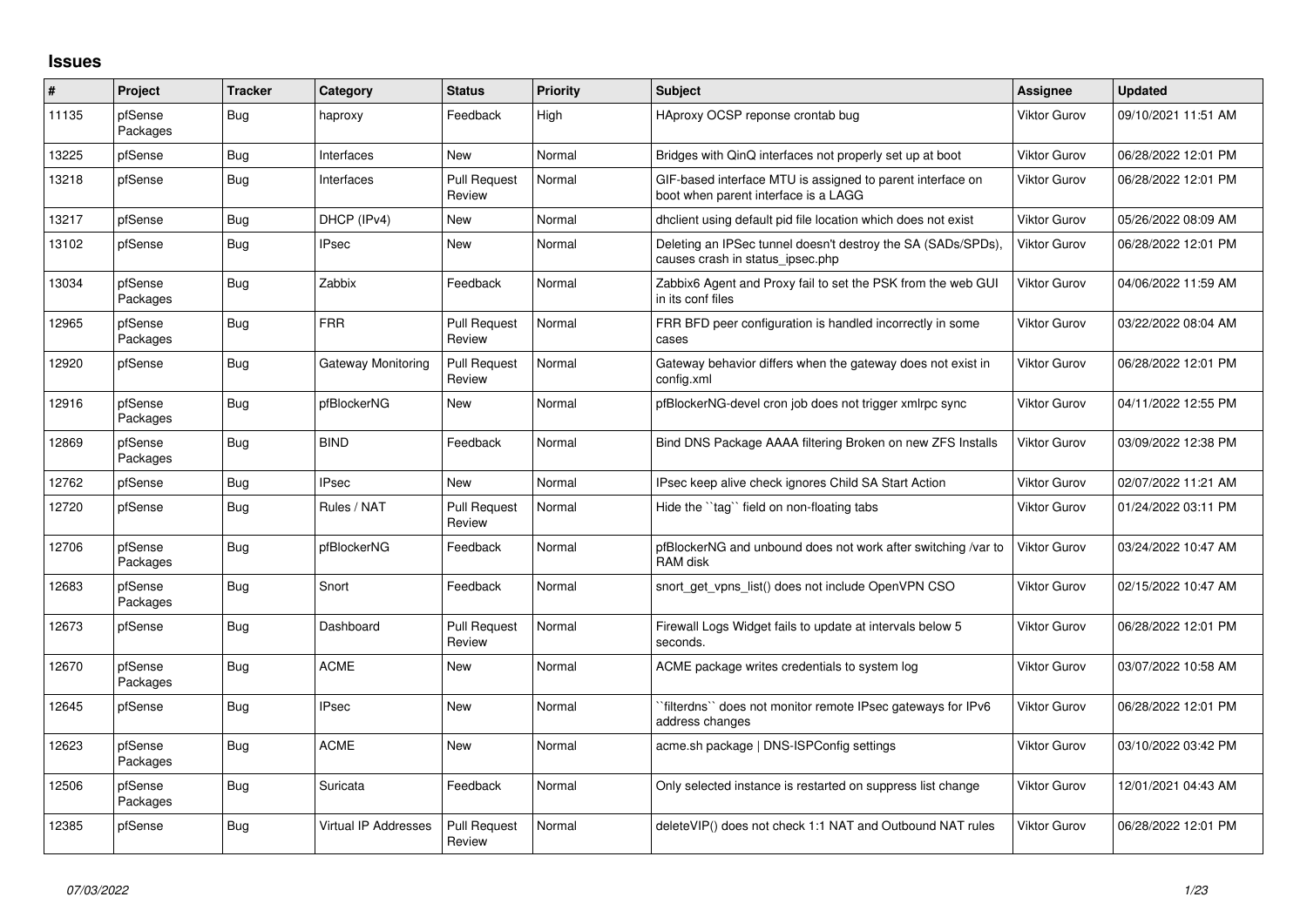| #     | Project             | <b>Tracker</b> | Category       | <b>Status</b>                 | <b>Priority</b> | <b>Subject</b>                                                                  | <b>Assignee</b>     | <b>Updated</b>      |
|-------|---------------------|----------------|----------------|-------------------------------|-----------------|---------------------------------------------------------------------------------|---------------------|---------------------|
| 12322 | pfSense<br>Packages | <b>Bug</b>     | Suricata       | Feedback                      | Normal          | Suricata creates invalid HOME_NET entries                                       | Viktor Gurov        | 09/10/2021 11:42 AM |
| 12225 | pfSense             | <b>Bug</b>     | Authentication | <b>Pull Request</b><br>Review | Normal          | Group membership field is not needed for remote groups                          | Viktor Gurov        | 06/28/2022 12:01 PM |
| 12206 | pfSense<br>Packages | <b>Bug</b>     | NET-SNMP       | Feedback                      | Normal          | Certificate Manager page doesn't show Net-SNMP used<br>certificates             | <b>Viktor Gurov</b> | 12/30/2021 09:40 AM |
| 12167 | pfSense<br>Packages | <b>Bug</b>     | <b>FRR</b>     | Feedback                      | Normal          | BGP TCP setkey not set if neighbor is in peer group                             | Viktor Gurov        | 09/16/2021 09:38 AM |
| 12101 | pfSense<br>Packages | <b>Bug</b>     | arpwatch       | Assigned                      | Normal          | ArpWatch Suppression Mac for "flip-flop" not suppressing                        | <b>Viktor Gurov</b> | 10/09/2021 07:19 PM |
| 12036 | pfSense<br>Packages | Bug            | Zabbix         | Feedback                      | Normal          | Certificate Manager page do not show Zabbix used certificates                   | <b>Viktor Gurov</b> | 07/15/2021 11:46 AM |
| 11961 | pfSense<br>Packages | <b>Bug</b>     | <b>FRR</b>     | Feedback                      | Normal          | FRR OSPF add unwanted area 0 authentication to router ospf                      | Viktor Gurov        | 09/16/2021 10:25 PM |
| 11937 | pfSense<br>Packages | <b>Bug</b>     | haproxy        | Feedback                      | Normal          | HAproxy "Use Client-IP" option breaks Captive Portal                            | <b>Viktor Gurov</b> | 06/22/2021 08:48 AM |
| 11847 | pfSense<br>Packages | <b>Bug</b>     | <b>FRR</b>     | Feedback                      | Normal          | Filters not applied to PEER Groups                                              | Viktor Gurov        | 07/30/2021 07:45 PM |
| 11836 | pfSense<br>Packages | <b>Bug</b>     | <b>FRR</b>     | Assigned                      | Normal          | FRR ACCEPTFILTER unstable                                                       | Viktor Gurov        | 02/14/2022 07:20 AM |
| 11756 | pfSense<br>Packages | <b>Bug</b>     | haproxy        | Feedback                      | Normal          | HaProxy does not transfer backend states during reload                          | Viktor Gurov        | 07/14/2021 01:21 PM |
| 11746 | pfSense<br>Packages | <b>Bug</b>     | FreeRADIUS     | Feedback                      | Normal          | Second LDAP server configuration misses the ipaNThash<br>control attribute      | <b>Viktor Gurov</b> | 07/14/2021 01:44 PM |
| 11693 | pfSense<br>Packages | Bug            | <b>FRR</b>     | Feedback                      | Normal          | IPv6 static routing fails                                                       | <b>Viktor Gurov</b> | 04/26/2022 08:50 AM |
| 11681 | pfSense<br>Packages | Bug            | <b>FRR</b>     | Feedback                      | Normal          | FRR generates invalid BFD configuration after removing<br>interfaces            | <b>Viktor Gurov</b> | 07/14/2021 04:40 PM |
| 11515 | pfSense<br>Packages | <b>Bug</b>     | node exporter  | Feedback                      | Normal          | node exporter 0.18.1 1 - Unable to interact or start the service<br>from web ui | <b>Viktor Gurov</b> | 07/14/2021 12:37 PM |
| 11491 | pfSense<br>Packages | Bug            | haproxy        | Feedback                      | Normal          | haproxy-devel v0.62 2 - startup error 'httpchk'                                 | <b>Viktor Gurov</b> | 06/22/2021 08:46 AM |
| 11477 | pfSense<br>Packages | <b>Bug</b>     | <b>FRR</b>     | Feedback                      | Normal          | FRR does not recognize some BFD options                                         | Viktor Gurov        | 02/26/2021 10:52 PM |
| 11404 | pfSense<br>Packages | Bug            | <b>FRR</b>     | Feedback                      | Normal          | Incorrect prefix/access lists migration on update                               | Viktor Gurov        | 02/18/2021 09:49 AM |
| 11388 | pfSense<br>Packages | <b>Bug</b>     | FreeRADIUS     | Feedback                      | Normal          | Captive Portal authentication error with MySQL backend                          | Viktor Gurov        | 02/10/2021 08:54 AM |
| 11331 | pfSense<br>Packages | Bug            | FreeRADIUS     | Feedback                      | Normal          | FreeRADIUS latest package upgrade broke Plain Mac<br>Authentication             | <b>Viktor Gurov</b> | 01/30/2021 10:08 AM |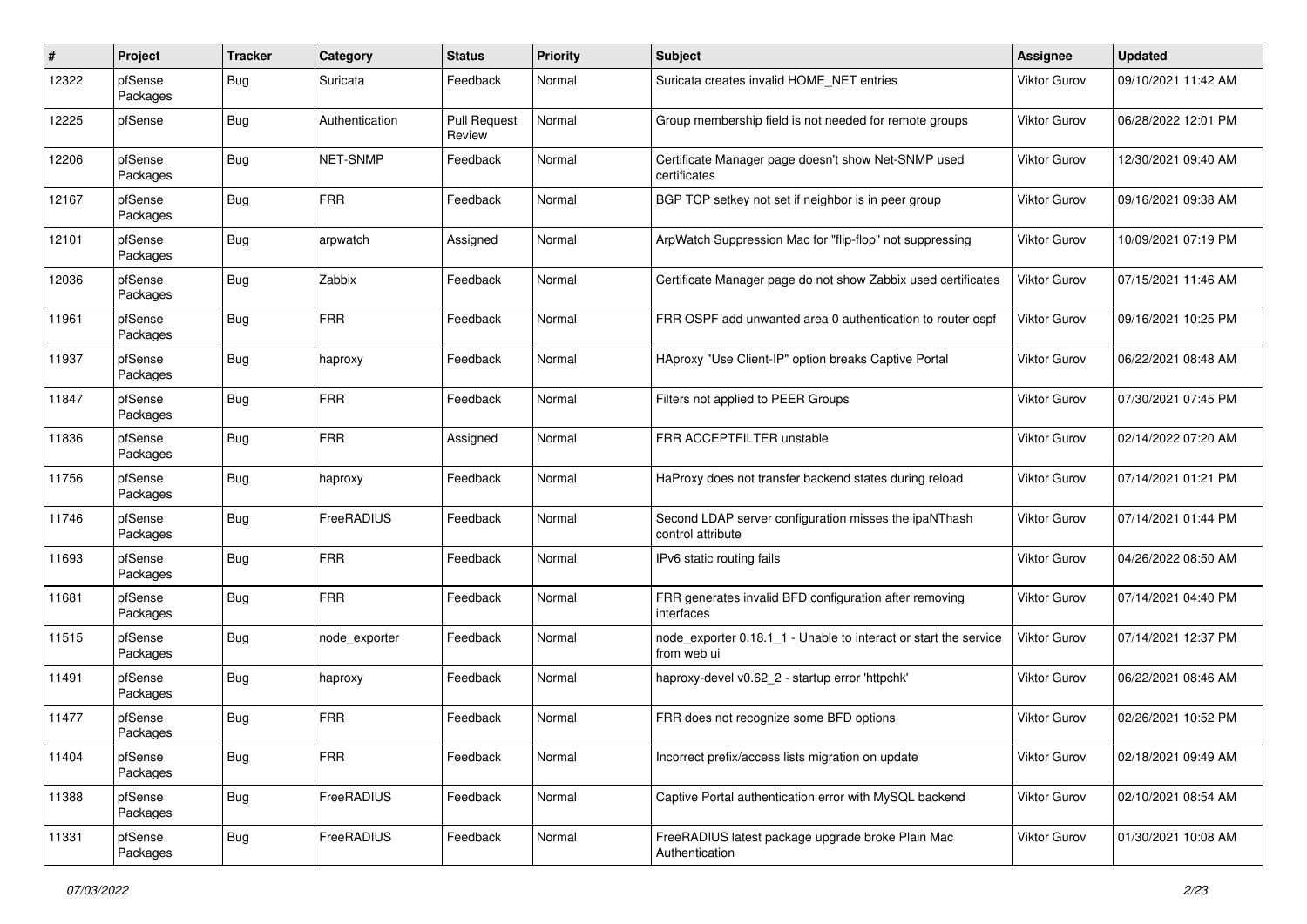| $\sharp$ | Project             | <b>Tracker</b> | Category                  | <b>Status</b>                 | <b>Priority</b> | <b>Subject</b>                                                                                                   | <b>Assignee</b>     | <b>Updated</b>      |
|----------|---------------------|----------------|---------------------------|-------------------------------|-----------------|------------------------------------------------------------------------------------------------------------------|---------------------|---------------------|
| 11296    | pfSense             | <b>Bug</b>     | Routing                   | New                           | Normal          | Static route targets may still reachable via default route when<br>the gateway they should route through is down | Viktor Gurov        | 06/28/2022 12:01 PM |
| 11274    | pfSense<br>Packages | Bug            | ntop                      | Feedback                      | Normal          | ntopng https web server does not present full certificate chain                                                  | <b>Viktor Gurov</b> | 01/28/2021 09:51 AM |
| 11180    | pfSense<br>Packages | <b>Bug</b>     | Filer                     | Feedback                      | Normal          | Filer run action for files on sync that wan't been modified                                                      | Viktor Gurov        | 01/08/2021 07:27 AM |
| 11098    | pfSense<br>Packages | <b>Bug</b>     | Backup                    | Feedback                      | Normal          | Backup Files and Directories plugin crashes firewall if /root<br>specified as backup location                    | Viktor Gurov        | 07/02/2022 08:41 PM |
| 11091    | pfSense             | <b>Bug</b>     | Interfaces                | <b>New</b>                    | Normal          | Interfaces set as disabled in the configuration have an UP<br>status in the operating system at boot             | <b>Viktor Gurov</b> | 06/28/2022 12:01 PM |
| 11054    | pfSense<br>Packages | Bug            | FreeRADIUS                | Assigned                      | Normal          | Check Client Certificate CN not working as described                                                             | Viktor Gurov        | 12/14/2021 07:22 AM |
| 10572    | pfSense<br>Packages | <b>Bug</b>     | Squid                     | Feedback                      | Normal          | STARTTLS option is ignored                                                                                       | Viktor Gurov        | 04/22/2022 02:20 AM |
| 10450    | pfSense<br>Packages | <b>Bug</b>     | Squid                     | Feedback                      | Normal          | Squid reverse proxy switching peers                                                                              | <b>Viktor Gurov</b> | 04/22/2022 02:21 AM |
| 8827     | pfSense<br>Packages | <b>Bug</b>     | squidguard                | New                           | Normal          | Squidguard: ACL redirect modes 'redirect' and 'err page' send<br>unresolvable URLs to the client.                | Viktor Gurov        | 12/21/2021 05:49 AM |
| 6964     | pfSense<br>Packages | Bug            | Suricata                  | Feedback                      | Normal          | Host OS Policy Assignment broken when using "Import" or<br>"Aliases" buttons                                     | <b>Viktor Gurov</b> | 08/20/2021 07:52 AM |
| 4088     | pfSense<br>Packages | Bug            | squidguard                | Feedback                      | Normal          | Buggy squidgurd config file is created                                                                           | Viktor Gurov        | 01/28/2021 10:01 AM |
| 3132     | pfSense             | <b>Bug</b>     | <b>Gateway Monitoring</b> | In Progress                   | Normal          | Gateway events for IPv6 affect IPv4 services and vice versa                                                      | Viktor Gurov        | 06/28/2022 12:01 PM |
| 13209    | pfSense<br>Packages | <b>Bug</b>     | pfBlockerNG               | New                           | Low             | Parsing Filter log by pfBlockerNG creates IP Block log with<br>Source/Destination mixed up or wrong Direcion     | Viktor Gurov        | 05/25/2022 03:50 AM |
| 12264    | pfSense<br>Packages | <b>Bug</b>     | Squid                     | Feedback                      | Low             | Stray <table> line in squid_monitor.php</table>                                                                  | Viktor Gurov        | 12/23/2021 10:53 AM |
| 11343    | pfSense<br>Packages | Bug            | <b>BIND</b>               | Feedback                      | Low             | Invalid link to pfSense-pkg-bind changelog                                                                       | <b>Viktor Gurov</b> | 04/05/2022 08:12 AM |
| 11877    | pfSense             | <b>Bug</b>     | Web Interface             | <b>Pull Request</b><br>Review | <b>Very Low</b> | Labels and description dissapear in firewall_schedule_edit.php                                                   | Viktor Gurov        | 06/28/2022 12:01 PM |
| 13002    | pfSense<br>Packages | Regression     | <b>BIND</b>               | Feedback                      | Normal          | BIND 9.16 13 could not find existing DNSSEC keys at<br>/cf/named/etc/namedb/keys due to directory change         | Viktor Gurov        | 03/31/2022 12:14 PM |
| 12653    | pfSense<br>Packages | Regression     | <b>FRR</b>                | Feedback                      | Normal          | RIP related startup error                                                                                        | Viktor Gurov        | 12/30/2021 08:37 AM |
| 12278    | pfSense<br>Packages | Regression     | Zabbix                    | Feedback                      | Normal          | Invalid plugin certificates() function name                                                                      | Viktor Gurov        | 08/19/2021 05:52 AM |
| 11738    | pfSense<br>Packages | Regression     | squidguard                | Feedback                      | Normal          | SquidGuard 1.16.18_17 Not Filtering Blacklist No-Transparent<br>Mode                                             | <b>Viktor Gurov</b> | 12/21/2021 05:48 AM |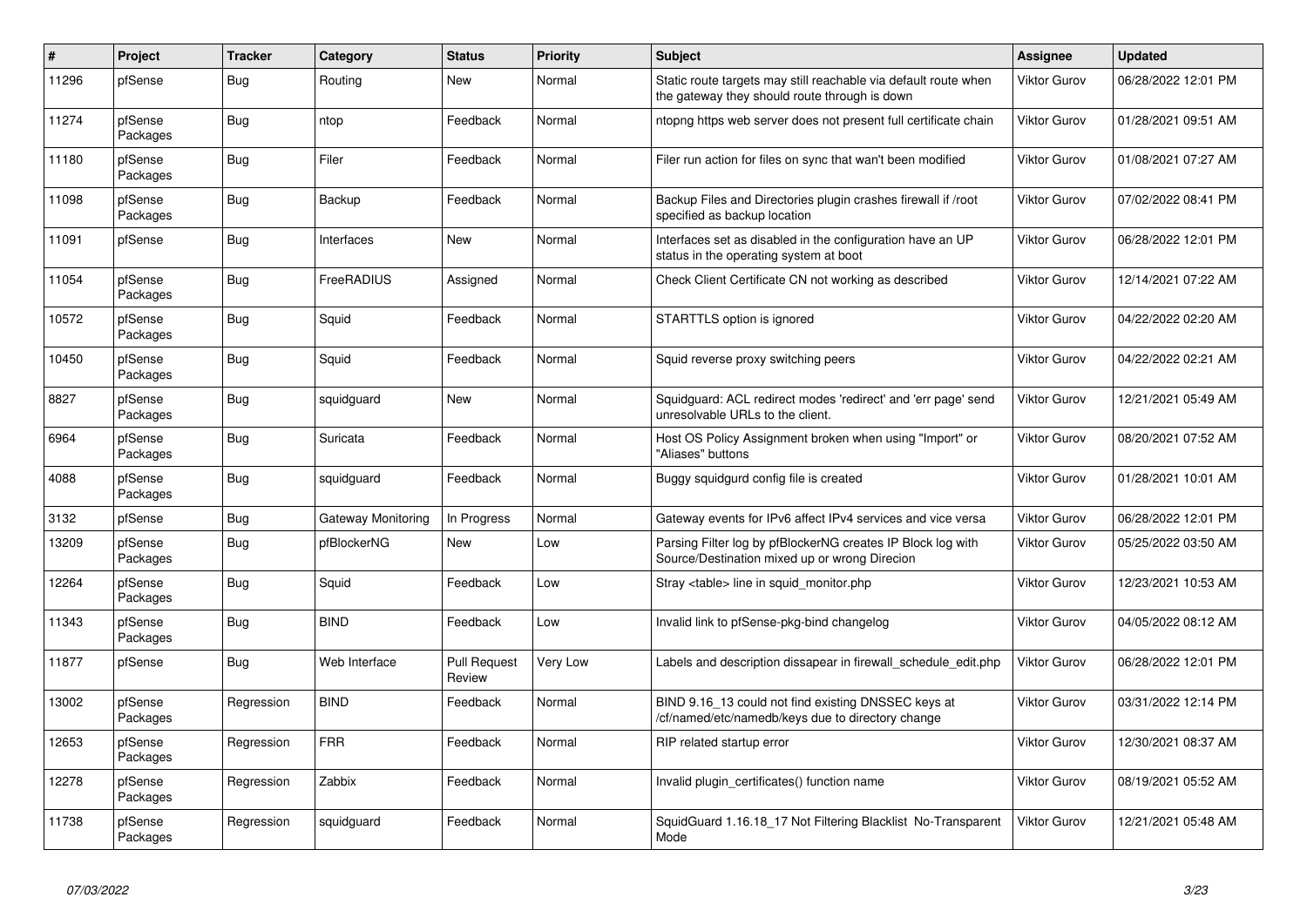| $\sharp$ | Project             | <b>Tracker</b> | Category               | <b>Status</b>                 | <b>Priority</b> | <b>Subject</b>                                                                                                                                 | <b>Assignee</b>     | <b>Updated</b>      |
|----------|---------------------|----------------|------------------------|-------------------------------|-----------------|------------------------------------------------------------------------------------------------------------------------------------------------|---------------------|---------------------|
| 11570    | pfSense             | Regression     | Gateways               | <b>Pull Request</b><br>Review | Normal          | Gateway monitoring services is not always restarted on<br>interface events, which may prevent a WAN from recovering<br>back to an online state | Viktor Gurov        | 06/28/2022 12:01 PM |
| 13135    | pfSense<br>Packages | Feature        | pfBlockerNG            | <b>New</b>                    | Normal          | Add dibdot DoH-IP-blocklists feeds                                                                                                             | <b>Viktor Gurov</b> | 05/08/2022 01:50 AM |
| 12909    | pfSense<br>Packages | Feature        | Suricata               | New                           | Normal          | Convert Suricata GeoIP Lookup feature on ALERTS tab to use<br>local GeoIP2 database                                                            | Viktor Gurov        | 03/07/2022 08:28 AM |
| 12292    | pfSense<br>Packages | Feature        | Suricata               | Feedback                      | Normal          | GeoIP look on the Alerts, Blocked and Files pages                                                                                              | Viktor Gurov        | 08/23/2021 08:16 AM |
| 12285    | pfSense<br>Packages | Feature        | Suricata               | In Progress                   | Normal          | Add more EVE Logged Traffic protocols                                                                                                          | Viktor Gurov        | 08/20/2021 08:22 AM |
| 12281    | pfSense<br>Packages | Feature        | Nut                    | <b>New</b>                    | Normal          | Add support for Telegram/Pushover notifications                                                                                                | Viktor Gurov        | 01/24/2022 07:25 AM |
| 11295    | pfSense<br>Packages | Feature        | pfBlockerNG            | Feedback                      | Normal          | DNSBL IDN support                                                                                                                              | Viktor Gurov        | 09/10/2021 11:33 AM |
| 11248    | pfSense<br>Packages | Feature        | squidguard             | Feedback                      | Normal          | SafeSearch update                                                                                                                              | Viktor Gurov        | 01/28/2021 10:01 AM |
| 11210    | pfSense<br>Packages | Feature        | Suricata               | Feedback                      | Normal          | 3rd party rulesets                                                                                                                             | Viktor Gurov        | 11/24/2021 04:21 AM |
| 11155    | pfSense<br>Packages | Feature        | pfBlockerNG            | Feedback                      | Normal          | SafeSearch AAAA                                                                                                                                | Viktor Gurov        | 02/05/2021 04:54 AM |
| 10908    | pfSense<br>Packages | Feature        | FreeRADIUS             | Feedback                      | Normal          | FreeRADIUS server certificate not using full CA chain                                                                                          | Viktor Gurov        | 04/22/2022 02:19 AM |
| 10872    | pfSense<br>Packages | Feature        | Suricata               | Feedback                      | Normal          | Add adjustable notification for Severity Alert                                                                                                 | Viktor Gurov        | 08/20/2021 07:52 AM |
| 10871    | pfSense<br>Packages | Feature        | <b>FreeRADIUS</b>      | Feedback                      | Normal          | Extra time period counters for SQL backend                                                                                                     | Viktor Gurov        | 04/22/2022 02:19 AM |
| 10779    | pfSense<br>Packages | Feature        | haproxy                | Feedback                      | Normal          | <b>HAProxy SSL/TLS Compatibility Mode</b>                                                                                                      | Viktor Gurov        | 04/22/2022 02:20 AM |
| 10739    | pfSense<br>Packages | Feature        | haproxy                | Feedback                      | Normal          | Update HAproxy-devel package to 2.2 and HAproxy to 2.0                                                                                         | Viktor Gurov        | 10/03/2021 03:53 PM |
| 10541    | pfSense<br>Packages | Feature        | Squid                  | Feedback                      | Normal          | Squid failover and load balancing                                                                                                              | Viktor Gurov        | 01/14/2021 07:34 AM |
| 10242    | pfSense<br>Packages | Feature        | New Package<br>Request | New                           | Normal          | E2guardian Web filtering package                                                                                                               | Viktor Gurov        | 05/30/2022 10:40 AM |
| 9982     | pfSense<br>Packages | Feature        | Squid                  | Feedback                      | Normal          | basic_Idap_auth TLS connection                                                                                                                 | Viktor Gurov        | 04/22/2022 02:21 AM |
| 9852     | pfSense<br>Packages | Feature        | Suricata               | Feedback                      | Normal          | show File-Store directory listing                                                                                                              | Viktor Gurov        | 08/20/2021 07:52 AM |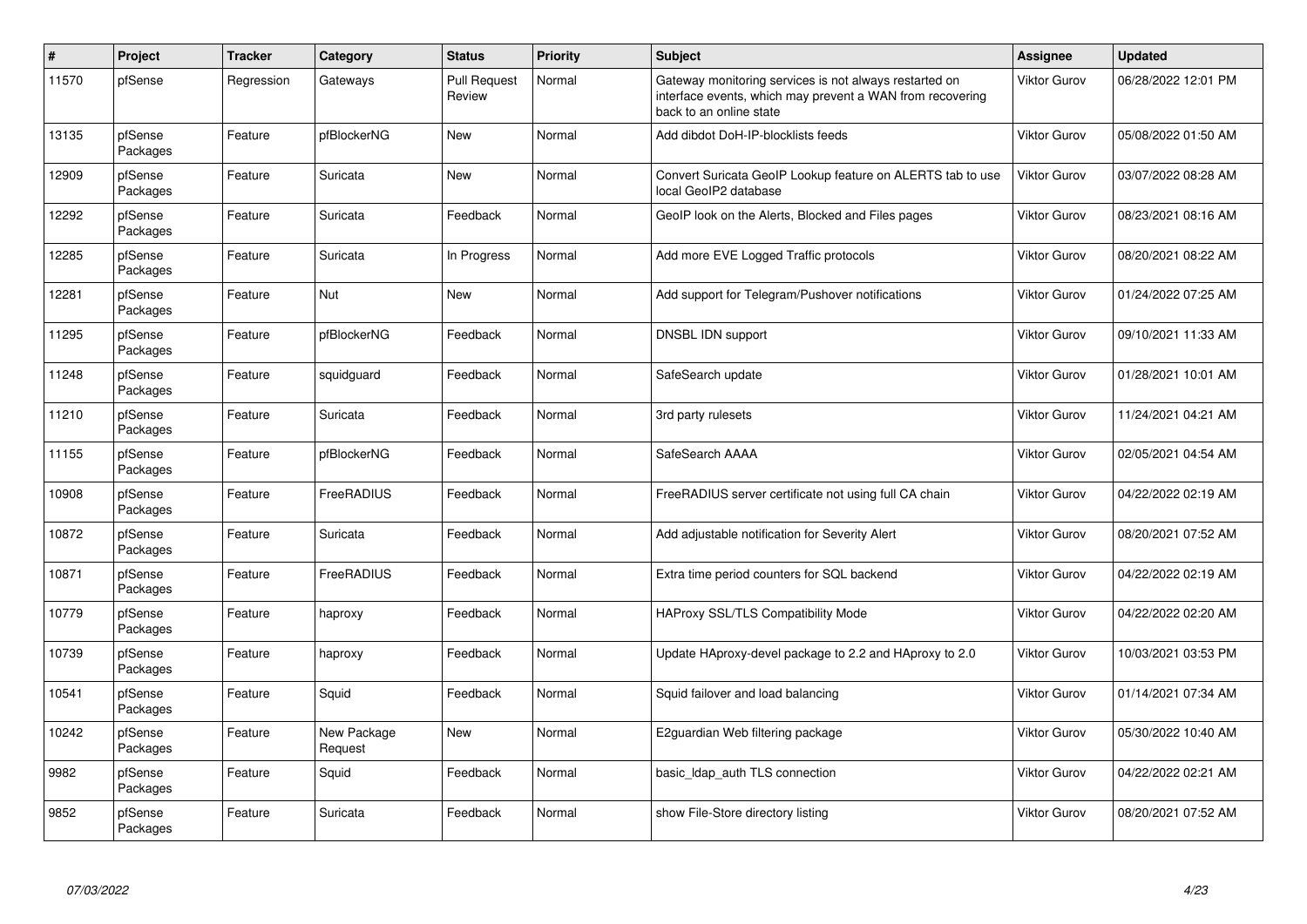| $\pmb{\#}$ | Project             | <b>Tracker</b> | Category              | <b>Status</b>                 | <b>Priority</b> | <b>Subject</b>                                                                        | <b>Assignee</b>                | <b>Updated</b>                       |
|------------|---------------------|----------------|-----------------------|-------------------------------|-----------------|---------------------------------------------------------------------------------------|--------------------------------|--------------------------------------|
| 9721       | pfSense<br>Packages | Feature        | Squid                 | Feedback                      | Normal          | add squidclient -h 127.0.0.1 mgr:info output to Diagnostics /<br>Squid and status.php | Viktor Gurov                   | 04/22/2022 02:21 AM                  |
| 5922       | pfSense             | Feature        | <b>SNMP</b>           | New                           | Normal          | SNMP - enable SNMP v3 functionality                                                   | <b>Viktor Gurov</b>            | 03/02/2022 02:40 PM                  |
| 2386       | pfSense             | Feature        | Interfaces            | <b>Pull Request</b><br>Review | Normal          | Bridge member that is not an assigned interface                                       | Viktor Gurov                   | 12/02/2020 06:01 AM                  |
| 12354      | pfSense<br>Packages | Todo           | haproxy               | Feedback                      | High            | Update haproxy-devel to mitigate CVE-2021-40346                                       | Viktor Gurov                   | 05/12/2022 08:50 AM                  |
| 12865      | pfSense<br>Packages | Todo           | <b>RRD Summary</b>    | Feedback                      | Normal          | <b>RRD Summary improvements</b>                                                       | <b>Viktor Gurov</b>            | 03/04/2022 12:20 PM                  |
| 12431      | pfSense             | Todo           | Web Interface         | <b>Pull Request</b><br>Review | Normal          | GUI pages should use "POST" for AJAX calls, not "GET"                                 | <b>Viktor Gurov</b>            | 06/28/2022 12:01 PM                  |
| 12351      | pfSense<br>Packages | Todo           | pfBlockerNG           | Feedback                      | Normal          | Remove non-functional feeds                                                           | Viktor Gurov                   | 02/04/2022 02:29 PM                  |
| 8794       | pfSense             | Feature        | <b>NTPD</b>           | New                           | Normal          | NTP authentiction                                                                     | Tod L                          | 08/05/2021 01:20 AM                  |
| 13298      | pfSense             | <b>Bug</b>     | <b>Dynamic DNS</b>    | <b>Pull Request</b><br>Review | Normal          | Dynv6 does not check response code when updating                                      | <b>Tiago Beling</b><br>d'Avila | 06/28/2022 12:01 PM                  |
| 13114      | pfSense<br>Packages | Bug            | <b>BIND</b>           | Feedback                      | Normal          | BIND calls rndc in rc_stop when named is not running                                  | <b>Stuart Wyatt</b>            | 05/04/2022 12:41 PM                  |
| 11352      | pfSense             | <b>Bug</b>     | FreeBSD               | <b>New</b>                    | Low             | CTF types > 2^15 in the pfSense kernel config results in DTrace<br>failing            | Scott Long                     | 03/17/2021 02:52 AM                  |
| 8179       | pfSense             | <b>Bug</b>     | DHCP (IPv4)           | Feedback                      | Normal          | Incorrect reverse DNS zone in DHCP server config for<br>non-octet-aligned subnet mask | Renato Botelho                 | 02/09/2022 11:17 PM                  |
| 13317      | pfSense             | <b>Bug</b>     | PHP Interpreter       | Feedback                      | Normal          | 'array_filter'' PHP Errors in "interfaces.inc"                                        | Reid Linnemann                 | 06/30/2022 11:46 AM                  |
| 13282      | pfSense Plus        | <b>Bug</b>     | Aliases / Tables      | <b>New</b>                    | Normal          | FQDN Aliases Break if an Invalid Domain is Present in the<br>Chain                    | Reid Linnemann                 | 07/02/2022 08:50 PM                  |
| 13226      | pfSense             | <b>Bug</b>     | <b>Captive Portal</b> | Confirmed                     | Normal          | Captive Portal doesn't disconnect established OpenVPN link                            | Reid Linnemann                 | 05/30/2022 10:38 AM                  |
| 13215      | pfSense             | Bug            | <b>Captive Portal</b> | Assigned                      | Normal          | Allowed MAC/IP/Hostname traffic counts for authorized users                           | Reid Linnemann                 | 05/31/2022 05:31 PM                  |
| 9296       | pfSense             | Bug            | Aliases / Tables      | Confirmed                     | Low             | Alias content is sometimes incomplete when mixing FQDN and<br>IP address              | Reid Linnemann                 | 06/18/2022 03:12 PM                  |
| 11545      | pfSense             | Regression     | Interfaces            | Feedback                      | Normal          | Primary interface address is not always used when VIPs are<br>present                 | Reid Linnemann                 | 06/28/2022 12:01 PM                  |
| 1831       | pfSense             | Feature        | <b>Captive Portal</b> | <b>New</b>                    | Normal          | Captive portal IPv6 support                                                           |                                | Reid Linnemann   06/28/2022 12:01 PM |
| 4451       | pfSense             | <b>Bug</b>     | DHCP (IPv4)           | New                           | Low             | Status DHCP Leases shows double entries for static entries<br>without IP address      | <b>Phillip Davis</b>           | 05/21/2022 04:55 PM                  |
| 7216       | pfSense             | Feature        | Web Interface         | New                           | Normal          | Allow user to choose date display format                                              | <b>Phillip Davis</b>           | 02/02/2018 04:20 PM                  |
| 11498      | pfSense             | Feature        | WireGuard             | New                           | Normal          | WireGuard does not pass multicast traffic to peer                                     | Peter Grehan                   | 03/19/2021 10:59 AM                  |
| 12462      | pfSense<br>Packages | Feature        | Telegraf              | <b>Pull Request</b><br>Review | Normal-package  | Telegraf: Add "devfs" to ignore fs                                                    | Offstage Roller                | 10/18/2021 09:03 AM                  |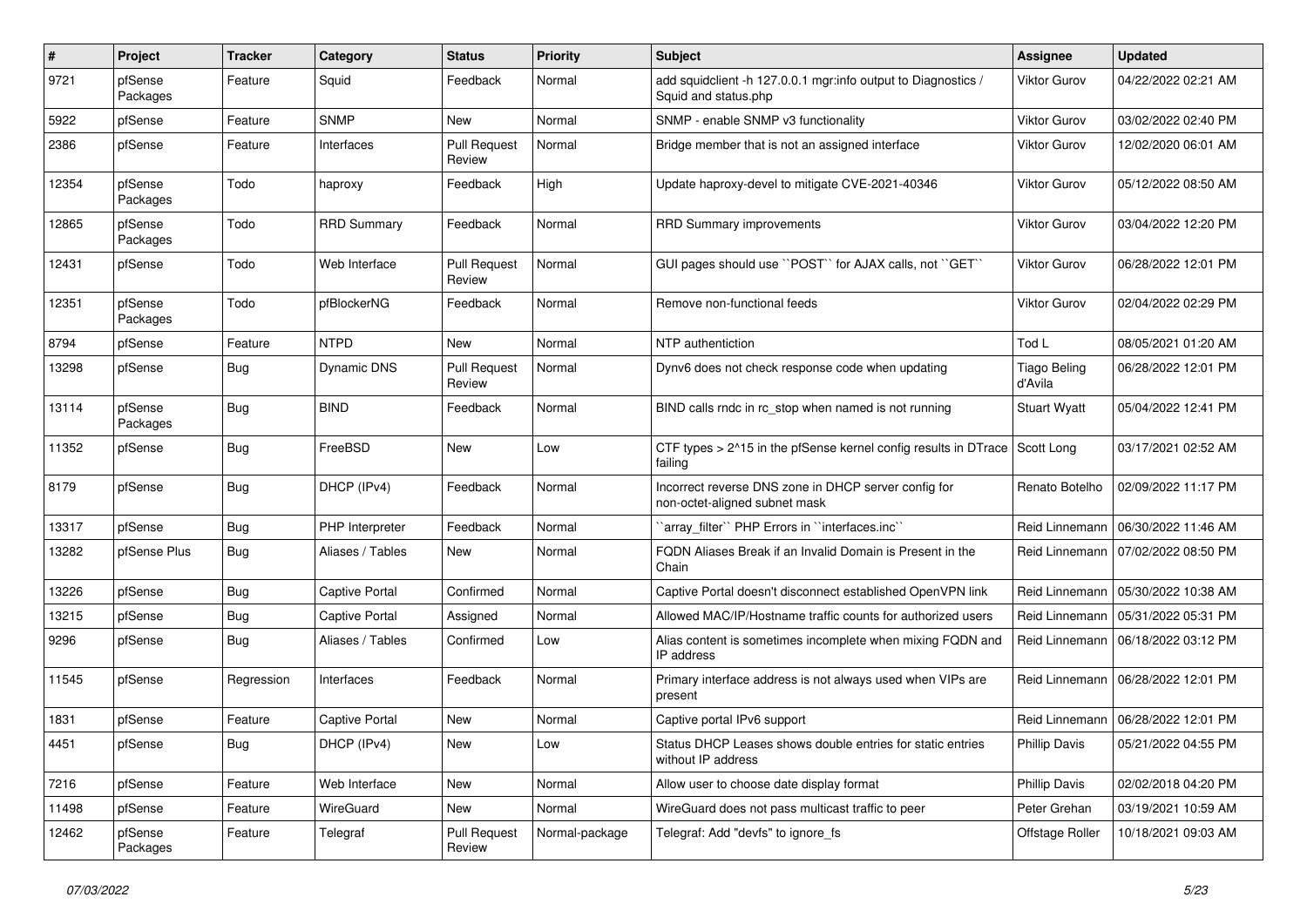| ∦     | Project      | <b>Tracker</b> | Category                | <b>Status</b>                 | Priority        | <b>Subject</b>                                                                                              | <b>Assignee</b>       | <b>Updated</b>      |
|-------|--------------|----------------|-------------------------|-------------------------------|-----------------|-------------------------------------------------------------------------------------------------------------|-----------------------|---------------------|
| 9970  | pfSense      | Feature        | <b>Captive Portal</b>   | New                           | Low             | Captive Portal and SAML2 Integration                                                                        | Mauro Braggio         | 10/12/2020 07:39 AM |
| 2693  | pfSense      | Feature        | Console Menu            | <b>New</b>                    | Normal          | Allow mapping mapping non-physical interfaces via console                                                   | Mathieu Simon         | 11/27/2012 03:00 PM |
| 13014 | pfSense      | Bug            | <b>IPsec</b>            | New                           | Normal          | Charon.vici can get in a bad state                                                                          | Mateusz Guzik         | 06/28/2022 12:01 PM |
| 12849 | pfSense      | <b>Bug</b>     | <b>Operating System</b> | New                           | Normal          | pfsync kernel crash on reboot                                                                               | Mateusz Guzik         | 02/22/2022 02:02 PM |
| 12547 | pfSense      | Bug            | <b>Operating System</b> | Feedback                      | Normal          | unsheduled system reboot/crash                                                                              | Mateusz Guzik         | 12/01/2021 01:20 PM |
| 12144 | pfSense      | <b>Bug</b>     | <b>Operating System</b> | In Progress                   | Normal          | Bug in "df -t" filtering if two filesystems use the same<br>mountpoint                                      | Mateusz Guzik         | 09/10/2021 10:07 AM |
| 12079 | pfSense      | <b>Bug</b>     | <b>IGMP Proxy</b>       | <b>New</b>                    | Normal          | IGMPProxy: kernel panic, Sleeping thread owns a<br>non-sleepable lock                                       | Mateusz Guzik         | 06/28/2022 12:01 PM |
| 13316 | pfSense      | Regression     | <b>Operating System</b> | Feedback                      | Normal          | 'vmstat-m'' value for ''temp'' is accounted for incorrectly,<br>resulting in underflows                     | Mateusz Guzik         | 06/29/2022 10:01 AM |
| 9349  | pfSense      | Bug            | <b>IPsec</b>            | Confirmed                     | Normal          | IPSec service start/stop/restart fails after settings change                                                | Markus<br>Stockhausen | 10/30/2020 01:33 PM |
| 13243 | pfSense      | <b>Bug</b>     | OpenVPN                 | <b>Pull Request</b><br>Review | Normal          | OpenVPN status for multi-user VPN shows info icon to display<br>RADIUS rules when there are none to display | Marcos<br>Mendoza     | 06/28/2022 12:01 PM |
| 7996  | pfSense      | Bug            | Web Interface           | <b>Pull Request</b><br>Review | <b>Very Low</b> | Unnecessary link tag in login page                                                                          | Marcos<br>Mendoza     | 06/28/2022 12:01 PM |
| 13094 | pfSense      | Feature        | Packet Capture          | <b>Pull Request</b><br>Review | Normal          | Allow packet capture filtering in tagged packets                                                            | Marcos<br>Mendoza     | 04/24/2022 06:06 PM |
| 13270 | pfSense Docs | New Content    | OpenVPN                 | <b>Pull Request</b><br>Review | Normal          | OpenVPN client gateway is incorrect when the server does not<br>push routes                                 | Marcos<br>Mendoza     | 06/26/2022 12:54 PM |
| 12495 | pfSense      | Feature        | Dynamic DNS             | <b>Pull Request</b><br>Review | Normal          | DynDNS: add deSEC IPv4&v6 simultaneos update                                                                | Lukas Wiest           | 11/01/2021 08:53 AM |
| 12494 | pfSense      | Feature        | Dynamic DNS             | <b>Pull Request</b><br>Review | Normal          | DynDNS: make simultaneous update of IP and LegacyIP<br>possible                                             | Lukas Wiest           | 11/01/2021 08:52 AM |
| 9123  | pfSense      | Bug            | Interfaces              | Feedback                      | Very High       | Adding/configuring vlan on ixl-devices causes ag add macvlan<br>err -53, ag error 14                        | Luiz Souza            | 05/16/2022 07:57 AM |
| 8964  | pfSense      | <b>Bug</b>     | <b>IPsec</b>            | <b>New</b>                    | High            | IPsec async cryptography advanced setting - TCP traffic not<br>passing through                              | Luiz Souza            | 12/08/2020 12:09 PM |
| 11626 | pfSense Plus | Bug            | Authentication          | <b>New</b>                    | Normal          | Google LDAP connection failed due to lack of SNI for TLS 1.3                                                | Luiz Souza            | 06/27/2022 07:23 AM |
| 10875 | pfSense      | <b>Bug</b>     | Gateways                | New                           | Normal          | PPP periodic reset does not fully restore gateway group<br>round-robin functionality                        | Luiz Souza            | 11/05/2020 07:44 AM |
| 10708 | pfSense      | Bug            | Upgrade                 | New                           | Normal          | ZFS bootpool boot symlink issue                                                                             | Luiz Souza            | 03/08/2021 07:03 AM |
| 8815  | pfSense      | Bug            | Interfaces              | New                           | Normal          | IP addresses are removed from interfaces when link is lost and<br>either IPv4 or IPv6 is dynamic            | Luiz Souza            | 07/21/2021 07:49 AM |
| 8611  | pfSense      | Bug            | Interfaces              | In Progress                   | Normal          | unable to receive IPv6 RA's on SG-1000, default route lost                                                  | Luiz Souza            | 02/01/2021 03:31 PM |
| 8324  | pfSense      | <b>Bug</b>     | Hardware / Drivers      | New                           | Normal          | bxe cards require promisc for OSPF                                                                          | Luiz Souza            | 05/25/2020 03:19 PM |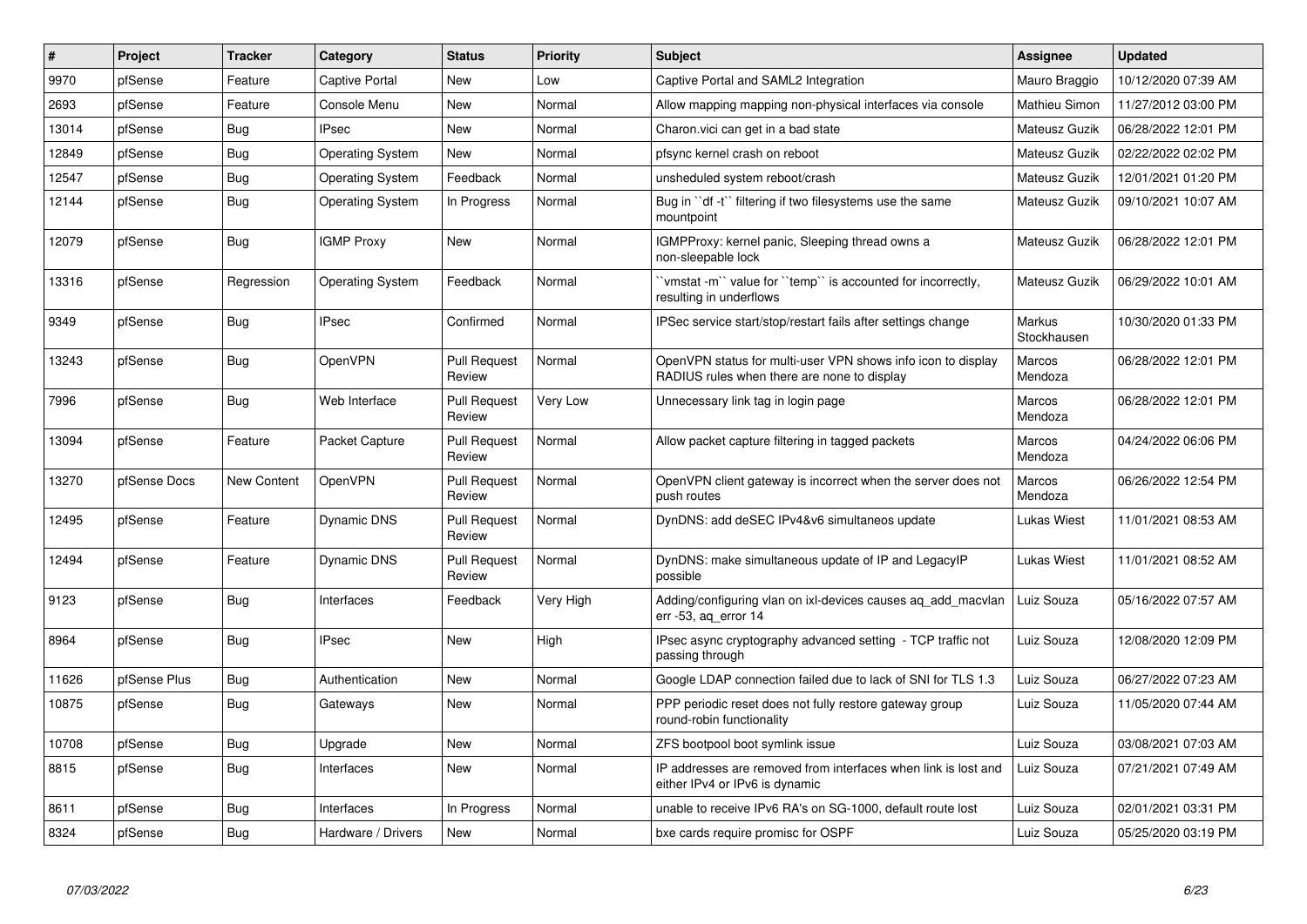| ∦     | Project             | <b>Tracker</b> | Category                            | <b>Status</b>                 | <b>Priority</b> | Subject                                                                                               | <b>Assignee</b> | <b>Updated</b>      |
|-------|---------------------|----------------|-------------------------------------|-------------------------------|-----------------|-------------------------------------------------------------------------------------------------------|-----------------|---------------------|
| 8100  | pfSense             | <b>Bug</b>     | CARP                                | New                           | Normal          | pfsync Initially Deletes States on Primary for Connections<br><b>Established through Secondary</b>    | Luiz Souza      | 02/08/2022 12:59 PM |
| 8013  | pfSense             | Bug            | <b>IPsec</b>                        | New                           | Normal          | IPsec MSS clamping value shared for IPv4 and IPv6                                                     | Luiz Souza      | 10/28/2021 01:37 PM |
| 7389  | pfSense             | <b>Bug</b>     | <b>Traffic Shaper</b><br>(Limiters) | In Progress                   | Normal          | Limiter does not work with transparent proxy                                                          | Luiz Souza      | 02/01/2021 03:31 PM |
| 7235  | pfSense             | Bug            | <b>IPsec</b>                        | New                           | Normal          | 4860 has not got significant IPsec performance rising with<br>enabled HW acceleration                 | Luiz Souza      | 12/18/2021 04:32 PM |
| 6333  | pfSense             | Bug            | Gateway Monitoring                  | Confirmed                     | Normal          | Bootup starts/restarts dpinger multiple times                                                         | Luiz Souza      | 11/16/2020 01:11 PM |
| 6295  | pfSense             | <b>Bug</b>     | <b>Traffic Shaper</b><br>(Limiters) | New                           | Normal          | Crash upon applying CODELQ to untagged parent interface<br>when also applied to daughter VLAN         | Luiz Souza      | 08/20/2019 02:44 PM |
| 6220  | pfSense             | <b>Bug</b>     | <b>Operating System</b>             | Confirmed                     | Normal          | state mismatch with host-initiated traffic matching binat to IP not<br>locally assigned               | Luiz Souza      | 06/08/2016 09:23 AM |
| 4479  | pfSense             | <b>Bug</b>     | <b>Operating System</b>             | <b>New</b>                    | Normal          | Firewall rules won't match GRE interface after applying IPSEC<br>transport encryption on GRE tunnel   | Luiz Souza      | 08/20/2021 08:46 AM |
| 4406  | pfSense             | <b>Bug</b>     | <b>Operating System</b>             | Confirmed                     | Normal          | ALTQ problems with wireless cloned interfaces                                                         | Luiz Souza      | 11/19/2015 12:06 AM |
| 3824  | pfSense             | Bug            | <b>Traffic Shaper</b><br>(Limiters) | Confirmed                     | Normal          | Limiters on bridge break traffic outside locally-configured IP<br>subnets                             | Luiz Souza      | 11/03/2016 07:16 PM |
| 1819  | pfSense             | Bug            | <b>DNS Resolver</b>                 | New                           | Normal          | DNS Resolver Not Registering DHCP Server Specified Domain<br>Name                                     | Luiz Souza      | 04/28/2022 01:53 PM |
| 8192  | pfSense             | <b>Bug</b>     | Gateway Monitoring                  | New                           | Low             | dpinger - Change in ISP link-local IPv6 address drops<br>connectivity                                 | Luiz Souza      | 11/05/2020 07:31 AM |
| 6023  | pfSense<br>Packages | <b>Bug</b>     | Suricata                            | New                           | Low             | Traffic Shaper (pfsense 2.3) Suricata V3.0 Inline Mode<br>Operation                                   | Luiz Souza      | 04/15/2016 05:59 AM |
| 4298  | pfSense             | Bug            | <b>SNMP</b>                         | Assigned                      | Very Low        | Excessive errors from snmpd                                                                           | Luiz Souza      | 09/13/2020 08:21 AM |
| 10904 | pfSense             | Feature        | <b>DHCP Relay</b>                   | <b>Pull Request</b><br>Review | Normal          | Support vti interfaces in dhcrelay                                                                    | Luiz Souza      | 10/12/2020 07:35 AM |
| 7212  | pfSense             | Feature        | Hardware / Drivers                  | New                           | Normal          | Provide Driver for SG-1000 Crypto Accelerator                                                         | Luiz Souza      | 08/20/2019 08:46 AM |
| 4796  | pfSense             | Feature        | Routing                             | New                           | Normal          | Support Multiple FIBs in pfSense                                                                      | Luiz Souza      | 09/22/2017 12:12 AM |
| 4405  | pfSense             | Feature        | <b>Traffic Shaper</b><br>(ALTQ)     | In Progress                   | Normal          | Traffic shaping doesn't work when applied to a bridge interface                                       | Luiz Souza      | 02/09/2021 12:05 PM |
| 13323 | pfSense             | <b>Bug</b>     | <b>Captive Portal</b>               | New                           | Normal          | Captive Portal breaks policy based routing for mac address<br>bypassed clients after upgrade to 22.05 | Kristof Provost | 06/30/2022 09:46 AM |
| 13303 | pfSense             | Bug            | Dynamic DNS                         | <b>Pull Request</b><br>Review | Normal          | DynDNS - DNSExit no longer working                                                                    | Koen Zomers     | 06/28/2022 12:01 PM |
| 11797 | pfSense<br>Packages | Bug            | <b>Status Traffic Totals</b>        | New                           | Normal          | Traffic Totals lost upon reboot when using a ramdisk for /var<br>and /tmp                             | John Cornwell   | 04/10/2021 06:27 PM |
| 6742  | pfSense             | Feature        | Authentication                      | New                           | Normal          | OAuth2 authentication for OpenVPN (and for FreeRadius)                                                | Jim Thompson    | 10/19/2020 09:19 AM |
| 5616  | pfSense             | Feature        | Wireless                            | New                           | Normal          | Incorrect Wireless Channel                                                                            | Jim Thompson    | 10/09/2016 03:33 PM |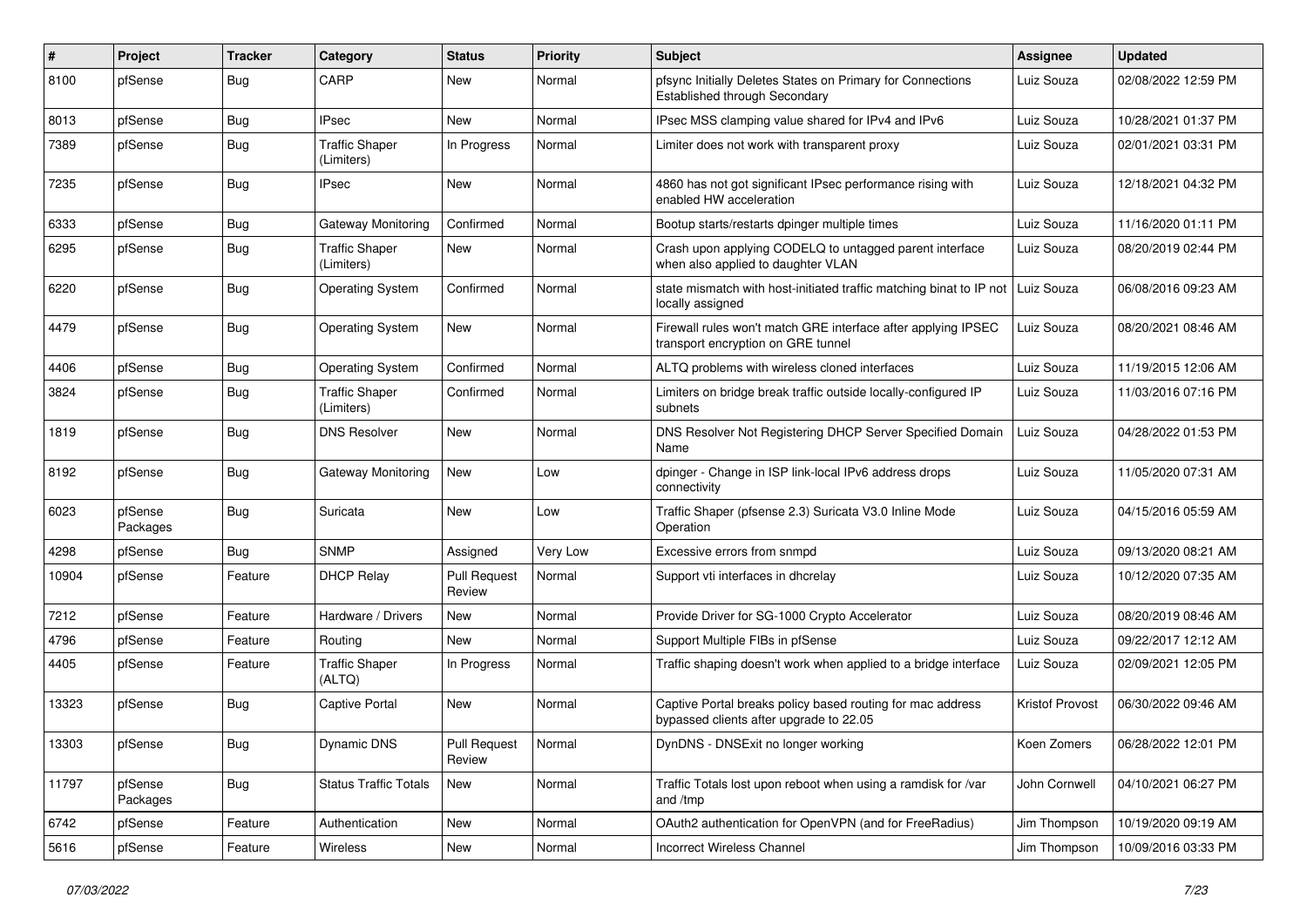| $\vert$ # | Project             | <b>Tracker</b> | Category                    | <b>Status</b> | <b>Priority</b> | Subject                                                                                                                                        | <b>Assignee</b> | <b>Updated</b>      |
|-----------|---------------------|----------------|-----------------------------|---------------|-----------------|------------------------------------------------------------------------------------------------------------------------------------------------|-----------------|---------------------|
| 4632      | pfSense             | Feature        | <b>Operating System</b>     | New           | Normal          | Support for Multipath TCP (MPTCP)                                                                                                              | Jim Thompson    | 03/01/2022 05:39 AM |
| 3377      | pfSense             | Feature        | <b>Captive Portal</b>       | New           | Normal          | OAuth2 authentication in captive portal                                                                                                        | Jim Thompson    | 10/19/2020 09:13 AM |
| 13310     | pfSense             | Bug            | Rules / NAT                 | Feedback      | Normal          | Each line in the NPt destination IPv6 prefix list also contains the<br>network of the previous line when multiple choices are present          | Jim Pingle      | 06/28/2022 12:01 PM |
| 13240     | pfSense             | Bug            | Rules / NAT                 | New           | Normal          | User is forced to pick an NPt destination IPv6 prefix length even<br>when choosing a drop-down entry which contains a defined<br>prefix length | Jim Pingle      | 06/28/2022 12:01 PM |
| 13228     | pfSense             | Bug            | Interfaces                  | New           | Normal          | Recovering interface gateway may not be added back into<br>gateway groups and rules when expected                                              | Jim Pingle      | 06/29/2022 04:31 PM |
| 13132     | pfSense             | <b>Bug</b>     | Backup / Restore            | New           | Normal          | Two SSHDATA Sections in Restored Config Breaks Unit                                                                                            | Jim Pingle      | 06/29/2022 07:53 AM |
| 13090     | pfSense             | Bug            | OpenVPN                     | New           | Normal          | OpenVPN: do not use legacy deprecated netbios settings                                                                                         | Jim Pingle      | 04/22/2022 11:19 AM |
| 13089     | pfSense             | Bug            | OpenVPN                     | New           | Normal          | OpenVPN: fix some netbios options were preserved even if teh<br>Netbios option was unchecked                                                   | Jim Pingle      | 04/22/2022 11:06 AM |
| 13088     | pfSense             | Bug            | OpenVPN                     | New           | Normal          | OpenVPN Client Overrides: properly hide/show form fields                                                                                       | Jim Pingle      | 06/08/2022 09:15 AM |
| 12942     | pfSense             | <b>Bug</b>     | Gateways                    | <b>New</b>    | Normal          | Code to kill states for old gateway when reconnecting an<br>interface is incorrect                                                             | Jim Pingle      | 06/28/2022 12:01 PM |
| 12811     | pfSense             | Bug            | Gateway Monitoring          | New           | Normal          | Services are not restarted when PPP interfaces connect                                                                                         | Jim Pingle      | 06/30/2022 03:18 AM |
| 12475     | pfSense<br>Packages | Bug            | OpenVPN Client<br>Export    | Feedback      | Normal          | OpenVPN Client Export does not show certificate without<br>private key                                                                         | Jim Pingle      | 02/17/2022 08:24 AM |
| 12335     | pfSense             | Bug            | <b>IPsec</b>                | New           | Normal          | <b>IPsec DNS inefficiency</b>                                                                                                                  | Jim Pingle      | 06/28/2022 12:01 PM |
| 11997     | pfSense<br>Packages | <b>Bug</b>     | <b>IPsec Profile Wizard</b> | <b>New</b>    | Normal          | Add Support for Android Strongswan Profiles in the Profile<br>Wizard                                                                           | Jim Pingle      | 07/10/2021 07:51 PM |
| 11539     | pfSense             | <b>Bug</b>     | <b>IPsec</b>                | Feedback      | Normal          | Mobile IPsec "split include" value of 0.0.0.0/0 causes some<br>clients to fail                                                                 | Jim Pingle      | 06/28/2022 12:01 PM |
| 11345     | pfSense<br>Packages | Bug            | <b>FRR</b>                  | Feedback      | Normal          | FRR-OSPF - No "prefix-list" possible                                                                                                           | Jim Pingle      | 02/04/2021 11:03 PM |
| 11204     | pfSense<br>Packages | Bug            | <b>NET-SNMP</b>             | Feedback      | Normal          | Fix net-snmp logging to syslog                                                                                                                 | Jim Pingle      | 03/19/2021 05:10 AM |
| 10294     | pfSense<br>Packages | <b>Bug</b>     | <b>FRR</b>                  | New           | Normal          | FRR Route Counts Incorrect on Status Page                                                                                                      | Jim Pingle      | 02/26/2020 11:08 AM |
| 9335      | pfSense<br>Packages | <b>Bug</b>     | haproxy                     | Feedback      | Normal          | Stored XSS in HAProxy / haproxy listeners edit.php                                                                                             | Jim Pingle      | 02/18/2019 09:35 AM |
| 8516      | pfSense<br>Packages | Bug            | FreeRADIUS                  | New           | Normal          | FreeRADIUS requires settings re-saved after pfSense upgrade                                                                                    | Jim Pingle      | 12/31/2021 05:58 PM |
| 8380      | pfSense             | <b>Bug</b>     | OpenVPN                     | New           | Normal          | OpenVPN RADIUS password length is not constant                                                                                                 | Jim Pingle      | 07/17/2020 11:46 AM |
| 8315      | pfSense<br>Packages | <b>Bug</b>     | Mail report                 | Feedback      | Normal          | Mail Report mail_report_send() behavior different than<br>notify_via_smtp()                                                                    | Jim Pingle      | 09/24/2019 10:12 AM |
| 6624      | pfSense             | Bug            | <b>IPsec</b>                | Confirmed     | Normal          | changes in IPsec config should down the connection                                                                                             | Jim Pingle      | 08/02/2021 12:08 PM |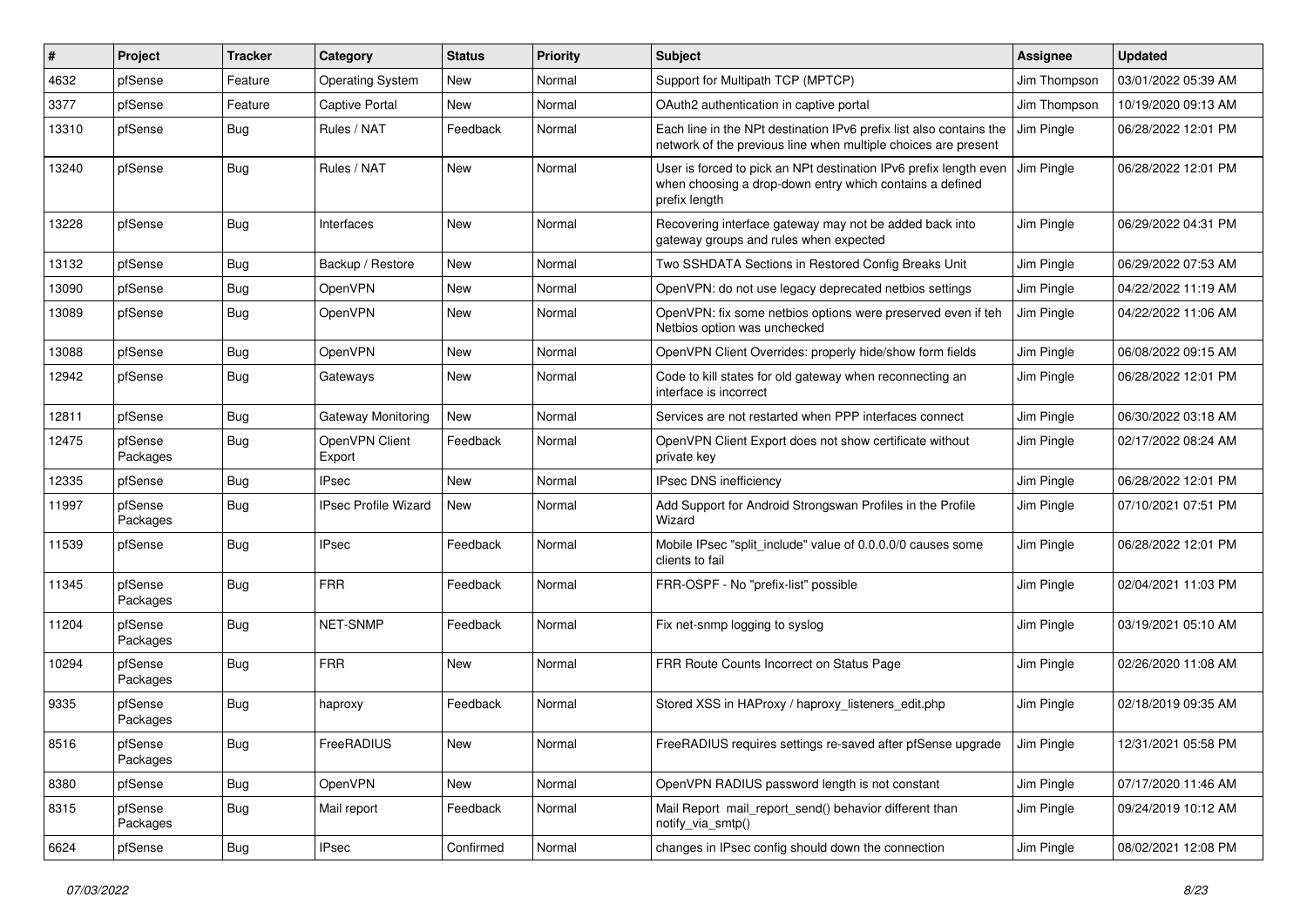| $\sharp$ | Project             | <b>Tracker</b> | Category              | <b>Status</b>                 | <b>Priority</b> | <b>Subject</b>                                                                     | <b>Assignee</b> | <b>Updated</b>      |
|----------|---------------------|----------------|-----------------------|-------------------------------|-----------------|------------------------------------------------------------------------------------|-----------------|---------------------|
| 13318    | pfSense             | Bug            | Web Interface         | Feedback                      | Low             | NDP Table not showing hostname                                                     | Jim Pingle      | 07/02/2022 02:57 AM |
| 13258    | pfSense             | <b>Bug</b>     | Console Menu          | <b>Pull Request</b><br>Review | Low             | secret menu option 100                                                             | Jim Pingle      | 06/28/2022 12:01 PM |
| 13272    | pfSense             | <b>Bug</b>     | <b>Captive Portal</b> | <b>Pull Request</b><br>Review | <b>Very Low</b> | Voucher CSV output has leading space before voucher code                           | Jim Pingle      | 06/28/2022 12:01 PM |
| 9889     | pfSense             | <b>Bug</b>     | Certificates          | New                           | Very Low        | CRL check for Intermediate CA CRLs fails                                           | Jim Pingle      | 11/08/2019 11:03 AM |
| 12160    | pfSense<br>Packages | Regression     | syslog-ng             | Feedback                      | High            | An invalid configuration is generated when choosing TLS as the<br>default protocol | Jim Pingle      | 07/23/2021 03:27 PM |
| 12549    | pfSense             | Regression     | <b>IPsec</b>          | <b>New</b>                    | Normal          | Per-user Mobile IPsec settings are not applied to connecting<br>mobile clients     | Jim Pingle      | 06/28/2022 12:01 PM |
| 13245    | pfSense             | Feature        | Aliases / Tables      | <b>Pull Request</b><br>Review | Normal          | Type column on Alias lists                                                         | Jim Pingle      | 06/28/2022 12:01 PM |
| 13085    | pfSense             | Feature        | OpenVPN               | <b>Pull Request</b><br>Review | Normal          | OpenVPN: expose NBDD servers in GUI + fix GUI bugs                                 | Jim Pingle      | 04/22/2022 11:09 AM |
| 13054    | pfSense             | Feature        | Package System        | New                           | Normal          | Package plugin hook for web server configuration stanzas                           | Jim Pingle      | 04/12/2022 03:04 PM |
| 12963    | pfSense<br>Packages | Feature        | Nmap                  | Feedback                      | Normal          | Run nmap scans in the background                                                   | Jim Pingle      | 06/06/2022 06:55 PM |
| 11879    | pfSense<br>Packages | Feature        | <b>ACME</b>           | Feedback                      | Normal          | Add support for SSL.com ACME server                                                | Jim Pingle      | 03/02/2022 02:03 PM |
| 11301    | pfSense<br>Packages | Feature        | <b>FRR</b>            | Feedback                      | Normal          | Switch FRR to use default rc file as a service control base                        | Jim Pingle      | 01/28/2021 09:35 AM |
| 11206    | pfSense<br>Packages | Feature        | <b>FRR</b>            | <b>Pull Request</b><br>Review | Normal          | <b>FRR 7.5</b>                                                                     | Jim Pingle      | 01/08/2021 12:47 PM |
| 11130    | pfSense<br>Packages | Feature        | <b>FRR</b>            | Feedback                      | Normal          | FRR RIP support                                                                    | Jim Pingle      | 12/31/2021 04:19 PM |
| 10789    | pfSense<br>Packages | Feature        | <b>FRR</b>            | Feedback                      | Normal          | FRR integrated configuration and hitless reloads                                   | Jim Pingle      | 01/20/2021 11:16 PM |
| 10653    | pfSense<br>Packages | Feature        | <b>FRR</b>            | New                           | Normal          | Allow to download frr status                                                       | Jim Pingle      | 06/11/2020 01:21 AM |
| 9545     | pfSense<br>Packages | Feature        | <b>FRR</b>            | New                           | Normal          | Enable MULTIPATH in FRR                                                            | Jim Pingle      | 09/18/2020 12:52 PM |
| 7248     | pfSense             | Feature        | <b>IPsec</b>          | <b>New</b>                    | Normal          | Web UI for IPSec settings should warn about poor security<br>choices               | Jim Pingle      | 10/31/2019 12:15 PM |
| 6569     | pfSense             | Feature        | <b>NTPD</b>           | <b>New</b>                    | Normal          | Support Rockwell ZODIAC binary protocol (Jupiter receiver) for<br>high precision   | Jim Pingle      | 07/18/2016 11:45 AM |
| 1979     | pfSense             | Feature        | Aliases / Tables      | <b>New</b>                    | Normal          | Add some default read-only system aliases                                          | Jim Pingle      | 08/21/2019 11:01 AM |
| 84       | pfSense             | Feature        | Web Interface         | <b>New</b>                    | Low             | Nightly Filter Summary E-Mail                                                      | Jim Pingle      | 04/03/2010 06:22 PM |
| 12863    | pfSense             | Feature        | Authentication        | <b>New</b>                    | Very Low        | dynamically tune sha512crypt rounds                                                | Jim Pingle      | 03/19/2022 12:53 PM |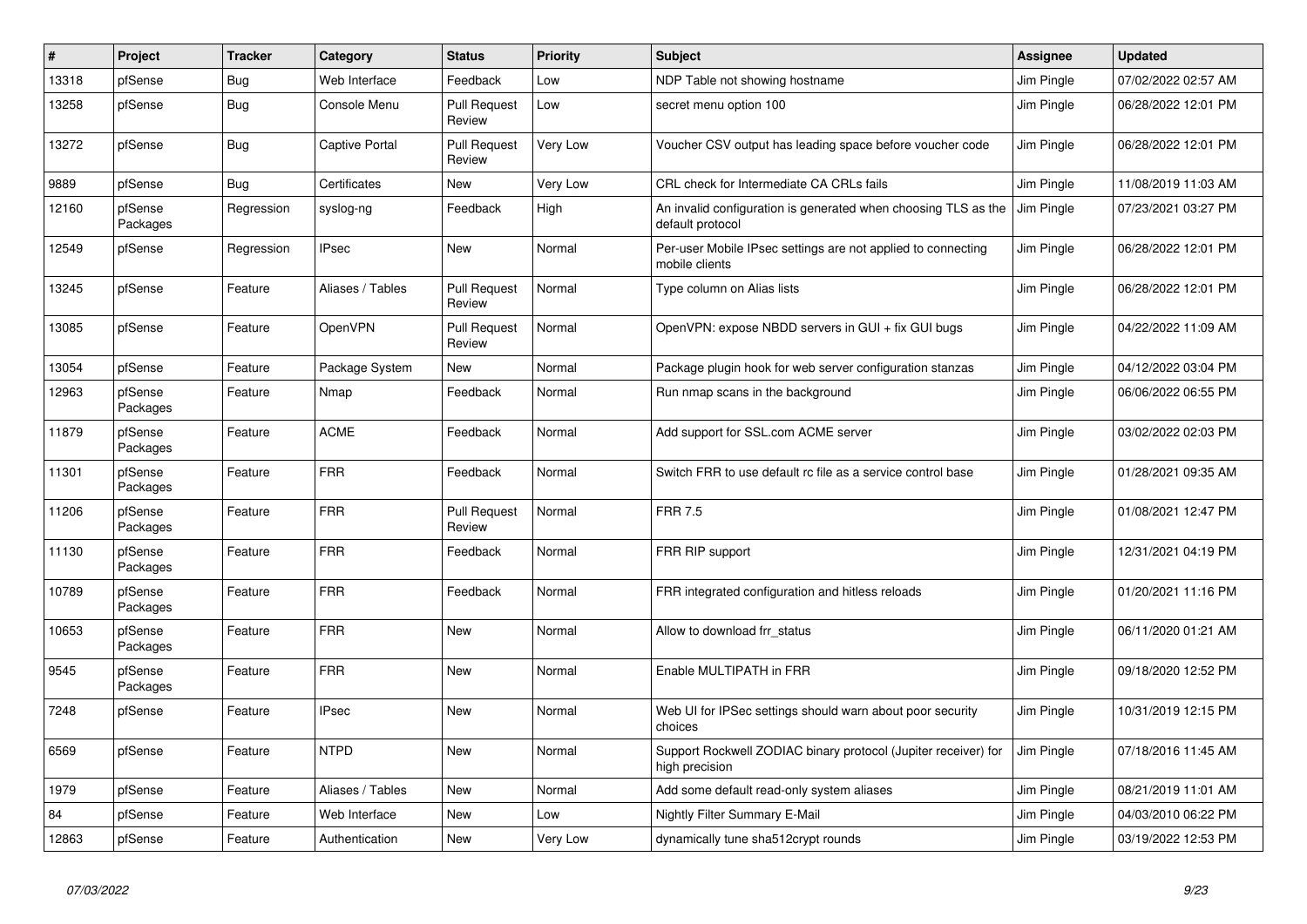| $\pmb{\#}$ | Project             | <b>Tracker</b> | Category                   | <b>Status</b> | <b>Priority</b> | <b>Subject</b>                                                                                          | <b>Assignee</b> | <b>Updated</b>      |
|------------|---------------------|----------------|----------------------------|---------------|-----------------|---------------------------------------------------------------------------------------------------------|-----------------|---------------------|
| 9141       | pfSense<br>Packages | Feature        | <b>FRR</b>                 | New           | Very Low        | FRR xmlrpc                                                                                              | Jim Pingle      | 11/26/2018 07:49 AM |
| 13255      | pfSense<br>Packages | Todo           | OpenVPN Client<br>Export   | New           | Normal          | Set PKCS#12 algorithm when exporting OpenVPN ZIP or<br>Windows bundles                                  | Jim Pingle      | 06/08/2022 10:37 AM |
| 13229      | pfSense Docs        | Todo           | <b>Captive Portal</b>      | Feedback      | Normal          | Update documentation for IPFW to PF transition for Limiters<br>and Captive Portal                       | Jim Pingle      | 05/27/2022 03:04 PM |
| 13108      | pfSense Docs        | Todo           | Installation /<br>Upgrades | New           | Normal          | ZFS filesystem implications                                                                             | Jim Pingle      | 04/27/2022 03:18 PM |
| 13020      | pfSense Docs        | Todo           | <b>Firewall Rules</b>      | New           | Normal          | easyrule command documentation should document<br>permissible wildcards                                 | Jim Pingle      | 04/04/2022 08:01 AM |
| 12980      | pfSense Docs        | Todo           | OpenVPN                    | Feedback      | Normal          | Add warnings against OpenVPN Shared Key mode                                                            | Jim Pingle      | 03/24/2022 02:11 PM |
| 9200       | pfSense<br>Packages | Todo           | <b>ACME</b>                | New           | Normal          | Add DNS support for Google domain to Acme manager                                                       | Jim Pingle      | 02/15/2022 03:16 AM |
| 11471      | pfSense Docs        | Todo           | Development                | New           | Low             | Feedback on Development - Developing Packages                                                           | Jim Pingle      | 02/19/2021 02:52 PM |
| 13250      | pfSense             | Todo           | DHCP (IPv4)                | <b>New</b>    | Very Low        | Clean up DHCP Server option language                                                                    | Jim Pingle      | 06/28/2022 12:01 PM |
| 12978      | pfSense Docs        | Correction     | Monitoring                 | <b>New</b>    | Normal          | Correction to iftop section of Monitoring Bandwidth Usage                                               | Jim Pingle      | 03/23/2022 11:18 AM |
| 11195      | pfSense Docs        | Correction     | Recipes                    | New           | Normal          | Feedback on pfSense Configuration Recipes - Accessing a<br>CPE/Modem from Inside the Firewall           | Jim Pingle      | 12/30/2020 01:13 PM |
| 11067      | pfSense Docs        | Correction     | Wireless                   | New           | Normal          | Feedback on Wireless - Recommended Wireless Hardware                                                    | Jim Pingle      | 11/16/2020 07:17 AM |
| 10924      | pfSense Docs        | Correction     | Recipes                    | New           | Normal          | Feedback on Virtualization - Virtualizing pfSense with VMware<br>vSphere / ESXi                         | Jim Pingle      | 09/23/2020 03:46 PM |
| 10821      | pfSense Docs        | Correction     | General                    | New           | Normal          | Use neutral language alternatives                                                                       | Jim Pingle      | 09/23/2020 10:43 AM |
| 10482      | pfSense Docs        | Correction     | Virtualization             | <b>New</b>    | Normal          | In AWS, Get System Log may not show output and Get<br>Instance Screenshot may need to be used           | Jim Pingle      | 04/20/2020 09:07 AM |
| 9685       | pfSense Docs        | Correction     | <b>Firewall Rules</b>      | <b>New</b>    | Normal          | Feedback on Firewall - Floating Rules                                                                   | Jim Pingle      | 09/23/2020 02:57 PM |
| 9374       | pfSense Docs        | Correction     | Recipes                    | <b>New</b>    | Normal          | Feedback on Virtualization - Virtualizing pfSense with Hyper-V                                          | Jim Pingle      | 09/23/2020 02:40 PM |
| 9370       | pfSense Docs        | Correction     | General                    | In Progress   | Normal          | Update old screenshots                                                                                  | Jim Pingle      | 12/03/2021 09:55 AM |
| 9310       | pfSense Docs        | Correction     | Products                   | New           | Normal          | Appliances with internal switch need the MAC Address section<br>of their Getting Started guides updated | Jim Pingle      | 09/23/2020 10:24 AM |
| 8852       | pfSense Docs        | Correction     | <b>DHCP</b>                | New           | Normal          | [feedback form] Unclear about "Client Identifier" in a static<br>mapping                                | Jim Pingle      | 09/23/2020 02:30 PM |
| 9608       | pfSense Docs        | Correction     | Recipes                    | New           | Low             | Feedback on Virtualization - Virtualizing pfSense with Hyper-V                                          | Jim Pingle      | 03/06/2021 04:29 PM |
| 9454       | pfSense Docs        | Correction     | Interfaces                 | New           | Low             | Feedback on IDS / IPS - Snort Suppression Lists                                                         | Jim Pingle      | 09/23/2020 02:44 PM |
| 11145      | pfSense Docs        | Correction     | Virtualization             | New           | Very Low        | Feedback on pfSense Configuration Recipes - Virtualizing<br>pfSense with Hyper-V                        | Jim Pingle      | 03/06/2021 04:14 PM |
| 13223      | pfSense Docs        | New Content    | Routing / Gateways         | Feedback      | Normal          | Document new gateway state killing behavior                                                             | Jim Pingle      | 05/27/2022 01:59 PM |
| 13211      | pfSense Docs        | New Content    | OpenVPN                    | Feedback      | Normal          | OpenVPN DCO Documentation                                                                               | Jim Pingle      | 06/15/2022 10:42 AM |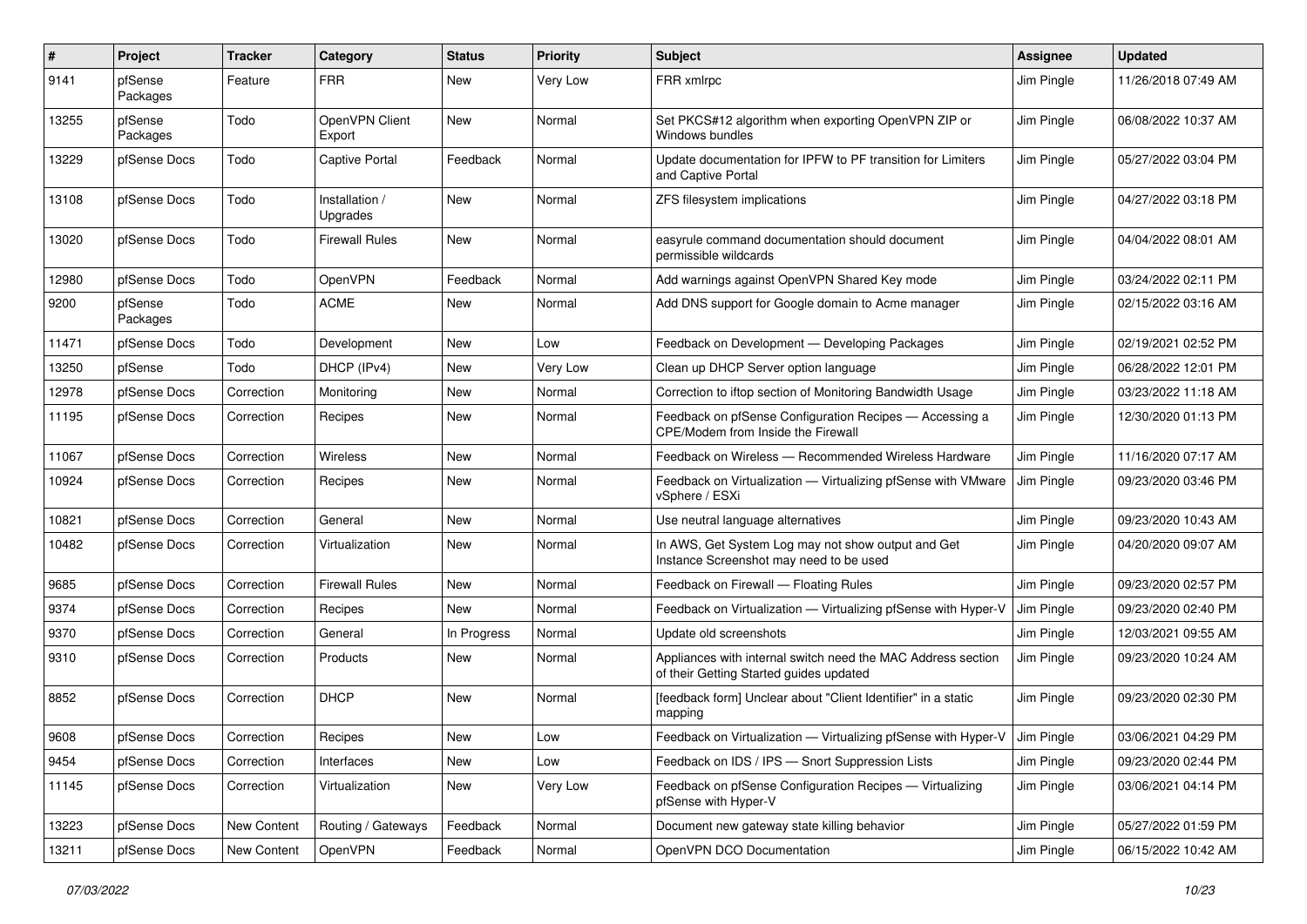| #     | Project             | <b>Tracker</b>     | Category                            | <b>Status</b>                 | <b>Priority</b> | <b>Subject</b>                                                                                                         | <b>Assignee</b>      | <b>Updated</b>      |
|-------|---------------------|--------------------|-------------------------------------|-------------------------------|-----------------|------------------------------------------------------------------------------------------------------------------------|----------------------|---------------------|
| 12565 | pfSense Docs        | New Content        | OpenVPN                             | New                           | Normal          | Document new "Duplicate Connection Limit" option on<br>OpenVPN server instances                                        | Jim Pingle           | 12/06/2021 08:07 AM |
| 11071 | pfSense Docs        | <b>New Content</b> | <b>DHCP</b>                         | New                           | Normal          | Feedback on Services - IPv6 Router Advertisements                                                                      | Jim Pingle           | 12/08/2020 09:25 AM |
| 9369  | pfSense Docs        | <b>New Content</b> | Packages                            | New                           | Normal          | Document remaining packages                                                                                            | Jim Pingle           | 04/14/2021 03:39 PM |
| 10429 | pfSense<br>Packages | Bug                | <b>Status Traffic Totals</b>        | New                           | Normal          | Status Traffic Total broken 2.4.5                                                                                      | Jared Dillard        | 02/27/2021 07:55 PM |
| 9537  | pfSense<br>Packages | Bug                | <b>Status Traffic Totals</b>        | New                           | Normal          | One month offset in displayed data between time changes                                                                | <b>Jared Dillard</b> | 05/01/2020 08:27 AM |
| 7400  | pfSense             | Bug                | <b>Traffic Graphs</b>               | Assigned                      | Normal          | Traffic Graphs show bad data on 2.3.3 1                                                                                | Jared Dillard        | 12/31/2021 05:47 PM |
| 7267  | pfSense<br>Packages | <b>Bug</b>         | <b>Status Traffic Totals</b>        | <b>New</b>                    | Normal          | Status Traffic Totals - Stacked Bar - Scale not high enough                                                            | Jared Dillard        | 11/18/2020 07:38 AM |
| 5367  | pfSense             | <b>Bug</b>         | Web Interface                       | New                           | Normal          | Safari repeatedly tries to reload dashboard                                                                            | Jared Dillard        | 08/22/2016 11:08 AM |
| 1675  | pfSense             | Bug                | <b>Captive Portal</b>               | New                           | Normal          | Captive portal logout problems with pop-up blockers.                                                                   | Jared Dillard        | 03/28/2016 01:37 PM |
| 10892 | pfSense             | <b>Bug</b>         | Rules / NAT                         | New                           | Low             | Large number of VLAN/LANs make floating rules are to read                                                              | <b>Jared Dillard</b> | 02/01/2021 03:29 PM |
| 7387  | pfSense             | Bug                | Dashboard                           | New                           | Low             | New Traffic Graph in dashboard resets inverted view to normal<br>view                                                  | <b>Jared Dillard</b> | 12/11/2021 08:14 PM |
| 6696  | pfSense             | Bug                | <b>Traffic Shaper</b><br>(ALTQ)     | New                           | Low             | Add configure link to Status > Queues error message if traffic<br>shaping not configured                               | Jared Dillard        | 08/21/2019 08:55 AM |
| 6026  | pfSense             | Bug                | Rules / NAT                         | New                           | Low             | webinterface, firewall rules, wrapping of columns or visible<br>(horizontal) scrollbar needed when contents doesnt fit | <b>Jared Dillard</b> | 08/20/2019 03:40 PM |
| 8349  | pfSense             | Feature            | Traffic Graphs                      | <b>New</b>                    | Normal          | Show the actual numerical information (upload/download<br>speeds) in the traffic graph dashboard widget                | Jared Dillard        | 02/28/2018 09:42 AM |
| 8274  | pfSense             | Feature            | <b>Traffic Graphs</b>               | <b>New</b>                    | Normal          | Reverse Inverse Traffic Graph View                                                                                     | <b>Jared Dillard</b> | 08/14/2019 10:31 AM |
| 7398  | pfSense             | Feature            | <b>Traffic Graphs</b>               | Assigned                      | Normal          | Show average value of bandwidth in/out on Dashboard trafic<br>graph                                                    | Jared Dillard        | 08/21/2019 08:56 AM |
| 6752  | pfSense<br>Packages | Todo               | <b>Status Traffic Totals</b>        | New                           | Low             | <b>Traffic Totals Data Summary Graph</b>                                                                               | Jared Dillard        | 11/08/2017 08:58 AM |
| 6697  | pfSense             | Todo               | Web Interface                       | New                           | Low             | White squares around the numeric values in the Status /<br>Queues page                                                 | Jared Dillard        | 08/15/2016 03:19 AM |
| 5480  | pfSense             | Todo               | Web Interface                       | <b>New</b>                    | Low             | inconsistent display of default values in fields                                                                       | Jared Dillard        | 03/01/2016 04:59 PM |
| 6727  | pfSense             | Todo               | Web Interface                       | New                           | Very Low        | Missing file apple-touch-icon-precomposed.png?                                                                         | Jared Dillard        | 08/18/2016 02:10 PM |
| 6993  | pfSense             | Bug                | OpenVPN                             | New                           | Normal          | OpenVPN status error during CARP state transition                                                                      | James Webb           | 12/31/2021 05:44 PM |
| 13284 | pfSense<br>Packages | Feature            | FreeRADIUS                          | New                           | Normal          | Option to define "Issuer" in OPT configuration.                                                                        | Jakob<br>Nordgarden  | 06/19/2022 12:10 PM |
| 8072  | pfSense             | <b>Bug</b>         | <b>Traffic Shaper</b><br>(Limiters) | New                           | Normal          | Limiter / Queue mask issues?                                                                                           | Ivor Kreso           | 11/08/2017 07:56 PM |
| 13214 | pfSense<br>Packages | <b>Bug</b>         | node_exporter                       | <b>Pull Request</b><br>Review | Normal-package  | AttributeError: 'NoneType' object has no attribute 'text'                                                              | lan Grindley         | 05/25/2022 08:20 AM |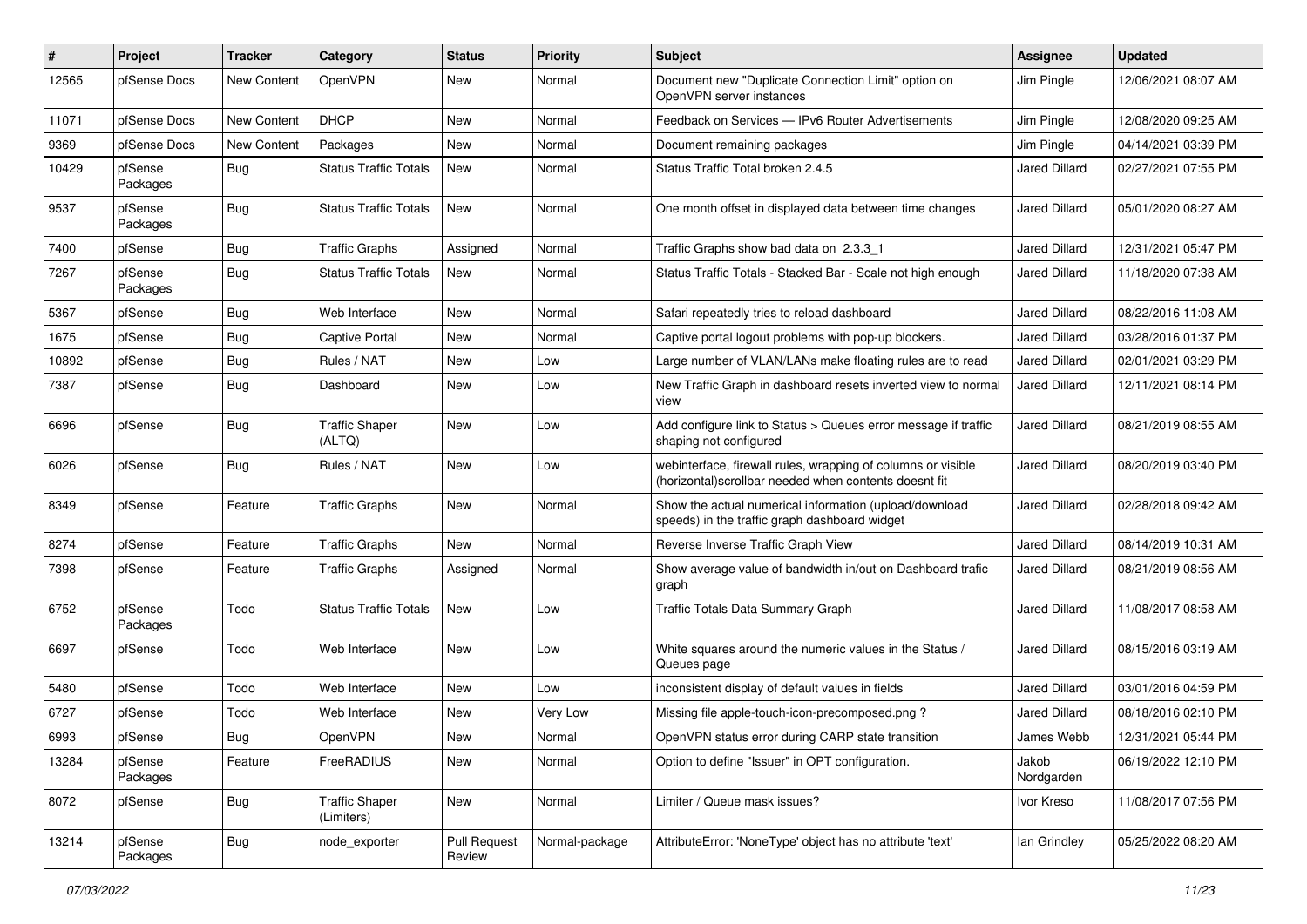| $\#$  | Project             | <b>Tracker</b>     | Category           | <b>Status</b>                 | <b>Priority</b> | <b>Subject</b>                                                                                                                          | <b>Assignee</b>        | <b>Updated</b>      |
|-------|---------------------|--------------------|--------------------|-------------------------------|-----------------|-----------------------------------------------------------------------------------------------------------------------------------------|------------------------|---------------------|
| 6167  | pfSense             | Bug                | <b>IPsec</b>       | Confirmed                     | Normal          | IPsec IPComp not working                                                                                                                | George<br>Neville-Neil | 09/22/2020 06:07 PM |
| 6873  | pfSense             | <b>Bug</b>         | DHCP (IPv6)        | <b>New</b>                    | Low             | radvd - Too many addresses in RDNSS section when<br>previously using DHCPv6                                                             | Dominic<br>McKeown     | 06/06/2018 10:45 AM |
| 13306 | pfSense<br>Packages | Todo               | Nut                | New                           | Normal          | Update NUT to version 2.8.0 to match FreeBSD Packages                                                                                   | Denny Page             | 06/27/2022 10:45 AM |
| 8309  | pfSense             | Feature            | Hardware / Drivers | New                           | Normal          | Include apuled driver to add support for LEDs on PC Engines<br><b>APU</b> boards                                                        | Darryn Storm           | 08/20/2019 08:47 AM |
| 12608 | pfSense<br>Packages | Bug                | <b>WireGuard</b>   | <b>New</b>                    | High            | WireGuard tunnels monitored by dpinger causing system to<br>stop routing completely in certain situations                               | Christian<br>McDonald  | 12/16/2021 03:14 PM |
| 13115 | pfSense<br>Packages | Bug                | WireGuard          | Feedback                      | Normal          | WireGuard panic due to KBI changes in "'udp tun func t()'"                                                                              | Christian<br>McDonald  | 05/15/2022 10:47 AM |
| 12924 | pfSense<br>Packages | Bug                | <b>WireGuard</b>   | New                           | Normal          | DNS Resolver WireGuard ACL Inconsistency                                                                                                | Christian<br>McDonald  | 04/10/2022 10:36 AM |
| 12760 | pfSense<br>Packages | <b>Bug</b>         | <b>WireGuard</b>   | New                           | Normal          | Link-local addresses disallowed on Wireguard interfaces                                                                                 | Christian<br>McDonald  | 02/07/2022 03:50 AM |
| 12715 | pfSense             | <b>Bug</b>         | Authentication     | <b>New</b>                    | Normal          | Long system startup time when LDAP is configured and<br>unavailable during startup.                                                     | Christian<br>McDonald  | 01/24/2022 05:50 AM |
| 12526 | pfSense<br>Packages | Feature            | WireGuard          | <b>New</b>                    | Normal          | <b>WireGuard Widget</b>                                                                                                                 | Christian<br>McDonald  | 11/17/2021 07:15 AM |
| 12525 | pfSense<br>Packages | Feature            | <b>WireGuard</b>   | New                           | Normal          | WireGuard Tunnel restore configuration                                                                                                  | Christian<br>McDonald  | 11/17/2021 07:15 AM |
| 12513 | pfSense<br>Packages | Feature            | <b>WireGuard</b>   | New                           | Normal          | WireGuard Utilization Status (Beyond Active Connection)                                                                                 | Christian<br>McDonald  | 12/22/2021 08:40 PM |
| 6651  | pfSense<br>Packages | Feature            | <b>FRR</b>         | Feedback                      | Normal          | Loopback interfaces                                                                                                                     | Christian<br>McDonald  | 12/25/2021 02:42 PM |
| 12756 | pfSense Docs        | Todo               | <b>WireGuard</b>   | New                           | Normal          | Feedback on pfSense Configuration Recipes - WireGuard<br>Remote Access VPN Configuration Example                                        | Christian<br>McDonald  | 05/31/2022 11:42 AM |
| 13205 | pfSense Docs        | <b>New Content</b> | Backup / Restore   | Feedback                      | Normal          | <b>ZFS Boot Environment documentation</b>                                                                                               | Christian<br>McDonald  | 05/31/2022 10:55 AM |
| 12782 | pfSense             | Todo               | Build / Release    | New                           | Normal          | Disable compatibility flag                                                                                                              | <b>Brad Davis</b>      | 06/28/2022 12:01 PM |
| 12979 | pfSense<br>Packages | Bug                | Snort              | <b>Pull Request</b><br>Review | High            | Snort Rules Update Process Using Deprecated FreeBSD<br><b>Subdirectory Name</b>                                                         | <b>Bill Meeks</b>      | 03/24/2022 09:02 AM |
| 13095 | pfSense<br>Packages | <b>Bug</b>         | Snort              | Feedback                      | Normal          | Snort VRT change in Shared Object Rules path name results in<br>failure to extract and update Snort Shared Object Rules when<br>enabled | <b>Bill Meeks</b>      | 04/25/2022 12:22 PM |
| 13096 | pfSense<br>Packages | Feature            | Snort              | Feedback                      | Normal          | Improve robustness of Snort Rules Update Log size limitation<br>logic                                                                   | <b>Bill Meeks</b>      | 04/25/2022 12:22 PM |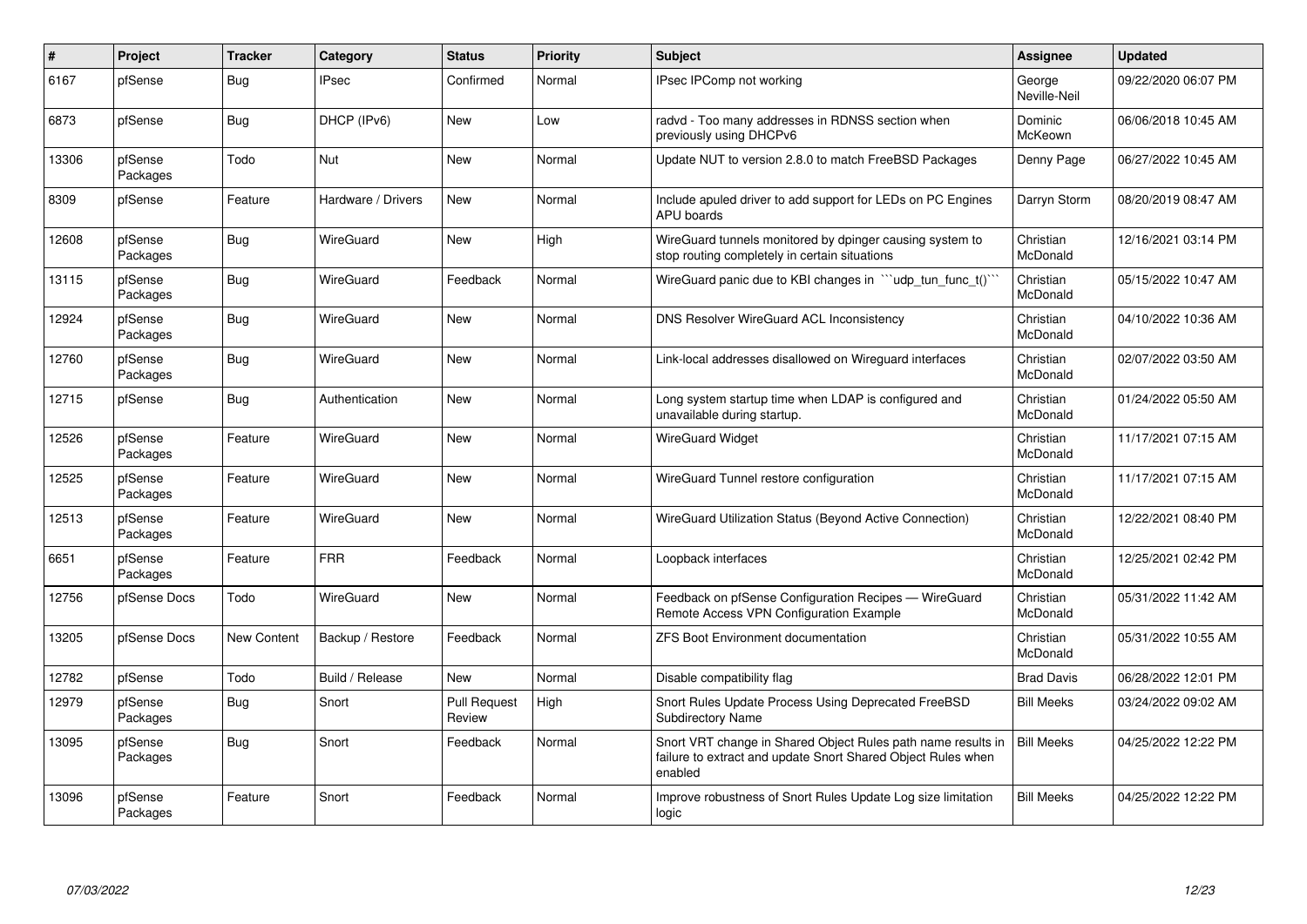| #     | Project             | <b>Tracker</b> | Category                                 | <b>Status</b> | <b>Priority</b> | Subject                                                                                         | Assignee                                     | <b>Updated</b>      |
|-------|---------------------|----------------|------------------------------------------|---------------|-----------------|-------------------------------------------------------------------------------------------------|----------------------------------------------|---------------------|
| 10199 | pfSense             | Todo           | Translations                             | New           | Very Low        | Improve Spanish translation interface                                                           | <b>Aluisco Miguel</b><br>Ricardo<br>Mastrapa | 01/22/2020 09:22 AM |
| 12573 | pfSense<br>Packages | Feature        | New Package<br>Request                   | New           | Normal          | Dashboard widget with external connection map                                                   | aleksei<br>prokofiev                         | 12/07/2021 07:38 AM |
| 11780 | pfSense<br>Packages | <b>Bug</b>     | Suricata                                 | New           | Very High       | Suricata package fails to prune suricata.log                                                    |                                              | 08/06/2021 07:18 AM |
| 9295  | pfSense             | <b>Bug</b>     | <b>PPPoE Server</b>                      | <b>New</b>    | Very High       | IPv6 PD does not work with PPPOE (Server & Client)                                              |                                              | 05/15/2022 10:53 AM |
| 8831  | pfSense             | Bug            | IPv6 Router<br>Advertisements<br>(RADVD) | New           | Very High       | Radvd causes latency spikes                                                                     |                                              | 04/19/2021 04:51 AM |
| 13307 | pfSense             | <b>Bug</b>     | <b>PPP</b> Interfaces                    | New           | High            | PPP interface custom reset date/time Hour and Minute fields do<br>not properly handle "0" value |                                              | 06/28/2022 12:01 PM |
| 13180 | pfSense<br>Packages | Bug            | pfBlockerNG                              | <b>New</b>    | High            | High CPU Utilization with pfb_filter <sup>[]</sup> since PfBlockerNG update<br>to devel 3.1.0 4 |                                              | 06/14/2022 08:00 AM |
| 12853 | pfSense             | Bug            | <b>NAT Reflection</b>                    | Feedback      | High            | Network Address Translation - Pure NAT pfsense freeze after<br>reboot                           |                                              | 02/22/2022 08:40 AM |
| 12732 | pfSense<br>Packages | <b>Bug</b>     | squidguard                               | New           | High            | Squid https filtering squidguard acl target list - erratic behaviour                            |                                              | 01/26/2022 09:11 AM |
| 12632 | pfSense             | <b>Bug</b>     | Gateways                                 | New           | High            | Assigning a /30 WAN IP address at the console does not save<br>the gateway correctly            |                                              | 06/28/2022 12:01 PM |
| 12607 | pfSense Plus        | Bug            | Hardware / Drivers                       | New           | High            | Instability with Snort Inline with AWS Instances                                                |                                              | 07/02/2022 09:05 PM |
| 11992 | pfSense             | Bug            | Virtual IP Addresses                     | Confirmed     | High            | GRE Tunnel - Does not work with a virtual IP as endpoint                                        |                                              | 06/04/2021 01:16 AM |
| 11936 | pfSense<br>Packages | Bug            | <b>FRR</b>                               | Incomplete    | High            | FRR does not connect BGP when using password                                                    |                                              | 05/19/2021 08:12 AM |
| 11572 | pfSense<br>Packages | <b>Bug</b>     | pfBlockerNG                              | New           | High            | Auto created firewall rules have IPv4 as protocol only - even for<br>IPv6 lists.                |                                              | 06/25/2022 10:59 AM |
| 11563 | pfSense<br>Packages | <b>Bug</b>     | <b>BIND</b>                              | <b>New</b>    | High            | BIND GUI writes TXT records > 255 characters                                                    |                                              | 02/27/2021 07:11 AM |
| 11158 | pfSense<br>Packages | <b>Bug</b>     | <b>FRR</b>                               | <b>New</b>    | High            | <b>FRR Prefix Lists</b>                                                                         |                                              | 12/30/2020 04:55 PM |
| 10760 | pfSense<br>Packages | Bug            | <b>BIND</b>                              | <b>New</b>    | High            | pfSense BIND 9.14.12 server terminates due to assertion failure                                 |                                              | 07/11/2020 04:53 PM |
| 10252 | pfSense<br>Packages | Bug            | pfBlockerNG                              | New           | High            | pfblockerng-devel                                                                               |                                              | 02/11/2020 05:18 PM |
| 9724  | pfSense<br>Packages | <b>Bug</b>     | pfBlockerNG                              | New           | High            | pfblockerng-firewall-filter-service-will-not-start                                              |                                              | 09/05/2019 06:32 AM |
| 9136  | pfSense             | <b>Bug</b>     | DHCP (IPv6)                              | New           | High            | IPv6 Tracking Interfaces Lose IPv6 Address in Certain Cases                                     |                                              | 04/21/2022 12:39 PM |
| 8513  | pfSense<br>Packages | <b>Bug</b>     | FreeRADIUS                               | New           | High            | Freeradius 3.x Idap problem                                                                     |                                              | 02/18/2019 05:22 PM |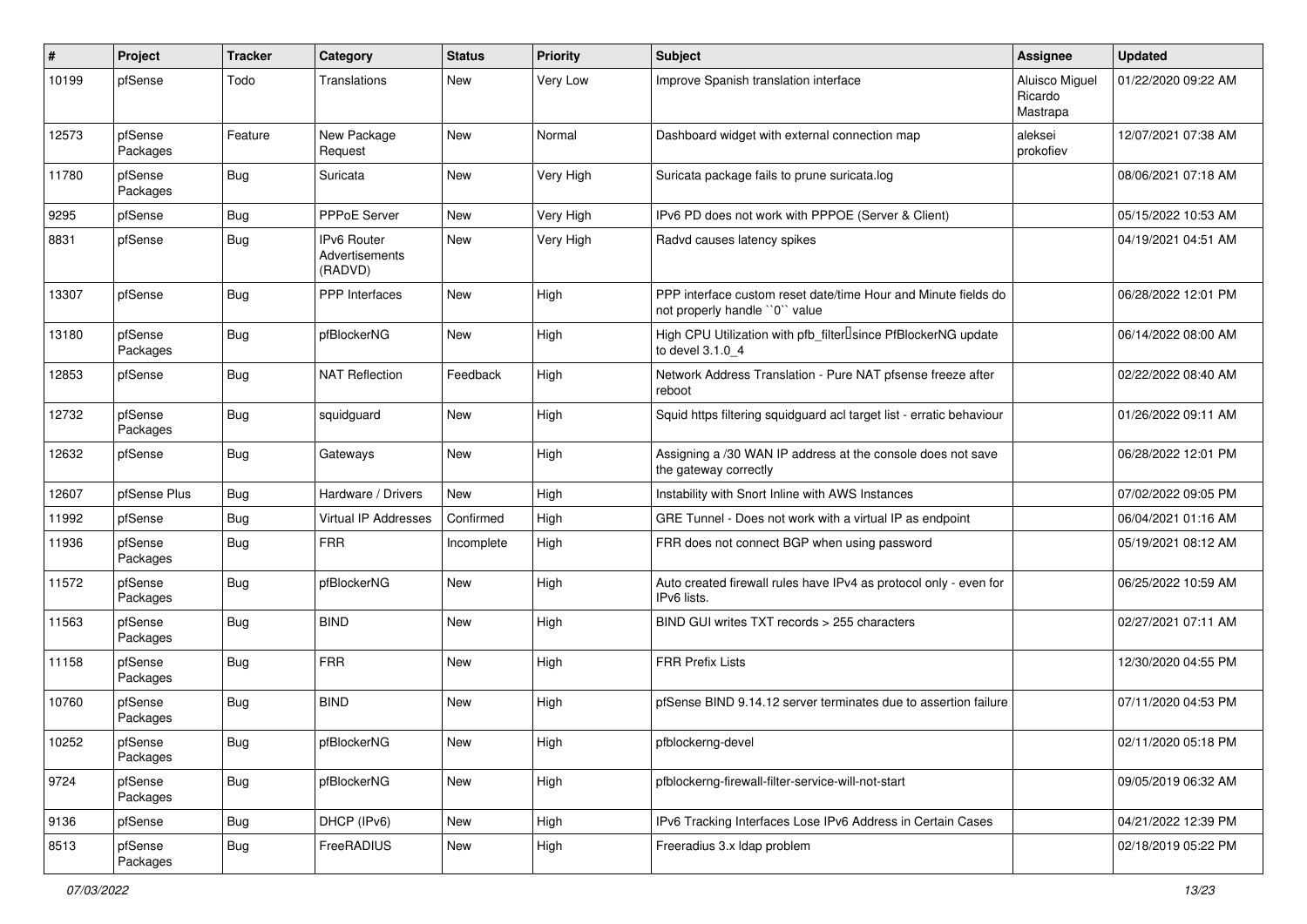| $\vert$ # | Project             | <b>Tracker</b> | Category                        | <b>Status</b>                 | <b>Priority</b> | Subject                                                                                                                                                                       | <b>Assignee</b> | <b>Updated</b>      |
|-----------|---------------------|----------------|---------------------------------|-------------------------------|-----------------|-------------------------------------------------------------------------------------------------------------------------------------------------------------------------------|-----------------|---------------------|
| 8438      | pfSense<br>Packages | <b>Bug</b>     | haproxy                         | New                           | High            | haproxy: can't use ACL for cert with http-response actions                                                                                                                    |                 | 05/24/2018 01:12 PM |
| 8158      | pfSense             | <b>Bug</b>     | Interfaces                      | New                           | High            | IPv6 Track Interface issue with more than one WAN-Gateway<br>and a number of internal interfaces at least track interface<br>from one interface does not work on regular base |                 | 12/03/2017 09:00 AM |
| 8089      | pfSense             | Bug            | Interfaces                      | New                           | High            | VLAN page breaks after config restore to new hardware.                                                                                                                        |                 | 11/21/2017 01:38 PM |
| 8050      | pfSense             | <b>Bug</b>     | Interfaces                      | New                           | High            | Enabling bridge while interfaces have link freezes console                                                                                                                    |                 | 11/03/2017 04:38 PM |
| 7730      | pfSense             | <b>Bug</b>     | Interfaces                      | New                           | High            | 2.3.4_1 greX: loop detected when hit save on filter rules or<br>interfaces                                                                                                    |                 | 07/27/2017 08:16 AM |
| 7388      | pfSense<br>Packages | Bug            | Suricata                        | New                           | High            | Suricata does not property recognize MTU for PPPOE<br>interfaces                                                                                                              |                 | 03/15/2017 05:17 AM |
| 6988      | pfSense<br>Packages | <b>Bug</b>     | Snort                           | New                           | High            | SNORT Package PHP memory error                                                                                                                                                |                 | 06/28/2018 10:00 PM |
| 5413      | pfSense             | <b>Bug</b>     | <b>DNS Resolver</b>             | Confirmed                     | High            | Incorrect Handling of Unbound Resolver [service restarts, cache<br>loss, DNS service interruption]                                                                            |                 | 06/19/2022 11:11 PM |
| 5355      | pfSense             | <b>Bug</b>     | <b>IPsec</b>                    | New                           | High            | on Dynamic WAN IP (DHCP Client) it takes 10 minutes before<br>Phase1 reconnects                                                                                               |                 | 07/08/2016 10:29 PM |
| 4845      | pfSense             | Bug            | CARP                            | Confirmed                     | High            | CARP preemption doesn't switch to backup where connectivity<br>between systems is lost but not NIC link                                                                       |                 | 07/28/2015 07:55 AM |
| 13333     | pfSense<br>Packages | <b>Bug</b>     | Suricata                        | New                           | Normal          | PHP error when saving Suricata rulesets                                                                                                                                       |                 | 07/03/2022 12:59 PM |
| 13332     | pfSense Plus        | Bug            | Build / Release                 | New                           | Normal          | HAProxy Broken after v22.05 and HAProxy v0.61_3                                                                                                                               |                 | 07/03/2022 12:20 PM |
| 13330     | pfSense             | <b>Bug</b>     | <b>Traffic Shaper</b><br>(ALTQ) | New                           | Normal          | Traffic Shaper Wizard is broken                                                                                                                                               |                 | 07/02/2022 11:33 AM |
| 13329     | pfSense             | Bug            | <b>Traffic Shaper</b><br>(ALTQ) | New                           | Normal          | Traffic shaping Wizard sets invalid values for qVoip queue                                                                                                                    |                 | 07/02/2022 09:11 AM |
| 13328     | pfSense Plus        | Bug            | Gateways                        | New                           | Normal          | Wireguard Site-to-Site broken after upgrade to 22.05                                                                                                                          |                 | 07/03/2022 02:58 AM |
| 13327     | pfSense             | <b>Bug</b>     | OpenVPN                         | New                           | Normal          | Valid OpenVPN client connections rejected due to extraneous<br>output to ovpn_auth_verify                                                                                     |                 | 07/01/2022 06:12 PM |
| 13325     | pfSense Plus        | Bug            | Dashboard                       | <b>New</b>                    | Normal          | System Information Widget Reloading                                                                                                                                           |                 | 06/30/2022 12:00 PM |
| 13321     | pfSense             | <b>Bug</b>     | DHCP (IPv4)                     | <b>Pull Request</b><br>Review | Normal          | dhcpleases handles duplicate hostnames incorrectly                                                                                                                            |                 | 06/30/2022 07:06 AM |
| 13320     | pfSense Plus        | Bug            | Gateways                        | New                           | Normal          | IP aliases with a CARP VIP parent are not available as VIP<br>choices for gateway groups                                                                                      |                 | 06/29/2022 02:03 PM |
| 13295     | pfSense             | Bug            | Gateway Monitoring              | <b>Pull Request</b><br>Review | Normal          | Incorrect function parameters for "get dpinger status()" call in<br>`qwlb.inc``                                                                                               |                 | 06/28/2022 12:01 PM |
| 13288     | pfSense             | <b>Bug</b>     | Configuration<br>Backend        | New                           | Normal          | Encode FreeRADIUS Custom Options                                                                                                                                              |                 | 06/20/2022 10:36 AM |
| 13280     | pfSense             | <b>Bug</b>     | Unknown                         | New                           | Normal          | Entries duplicated in /boot/loader.conf                                                                                                                                       |                 | 06/19/2022 11:11 AM |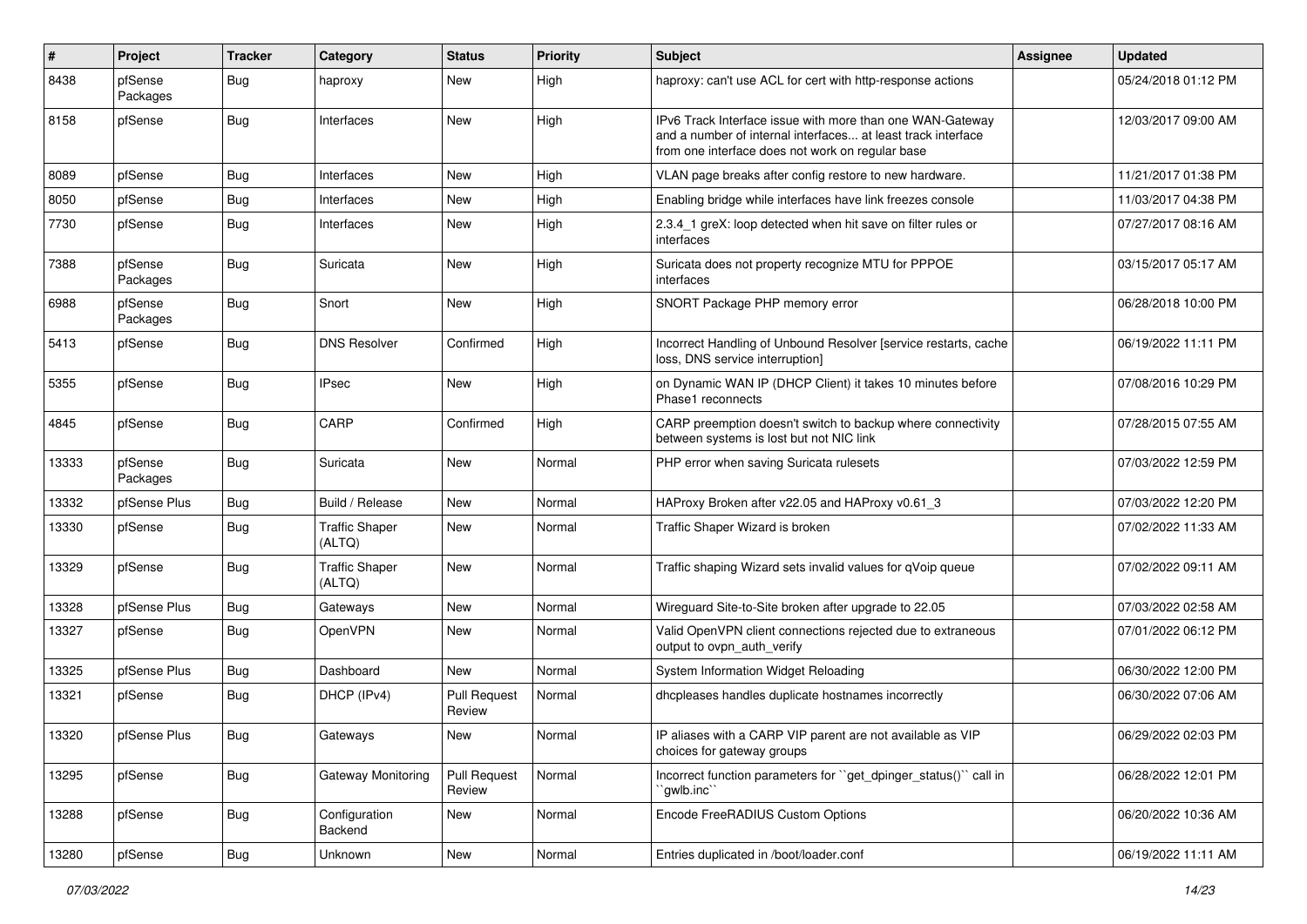| $\vert$ # | Project             | <b>Tracker</b> | Category            | <b>Status</b> | <b>Priority</b> | Subject                                                                                                  | <b>Assignee</b> | <b>Updated</b>      |
|-----------|---------------------|----------------|---------------------|---------------|-----------------|----------------------------------------------------------------------------------------------------------|-----------------|---------------------|
| 13279     | pfSense             | <b>Bug</b>     | Interfaces          | New           | Normal          | DHCP config override affects Gateway installation.                                                       |                 | 06/17/2022 07:25 AM |
| 13277     | pfSense             | Bug            | <b>IGMP Proxy</b>   | New           | Normal          | IGMP Proxy webConfigurator Page Always Produces Error                                                    |                 | 06/16/2022 07:50 PM |
| 13276     | pfSense             | Bug            | <b>IGMP Proxy</b>   | New           | Normal          | IGMP Proxy Error Message for Logging Links to System Log<br>Instead of Routing Log                       |                 | 06/16/2022 07:48 PM |
| 13273     | pfSense             | Bug            | DHCP (IPv4)         | New           | Normal          | dhclient can use conflicting recorded leases                                                             |                 | 06/14/2022 11:07 AM |
| 13267     | pfSense             | Bug            | OpenVPN             | New           | Normal          | dpinger continues to run on OpenVPN gateway after OpenVPN<br>service is stopped.                         |                 | 06/12/2022 02:49 PM |
| 13254     | pfSense             | Bug            | <b>DNS Resolver</b> | New           | Normal          | DNS resolver does not update "unbound.conf" file during link<br>down events                              |                 | 06/28/2022 12:01 PM |
| 13253     | pfSense             | <b>Bug</b>     | DHCP (IPv6)         | New           | Normal          | 'dhcp6c'' is not restarted when applying settings when multiple<br>WANs are configured for DHCP6         |                 | 06/28/2022 12:01 PM |
| 13252     | pfSense             | Bug            | Upgrade             | New           | Normal          | reduce frequency of php-fpm socket connection attempts from<br>check_reload_status                       |                 | 06/12/2022 11:11 AM |
| 13249     | pfSense             | Bug            | Console Menu        | New           | Normal          | Running playback comands multiple times results in PHP error                                             |                 | 06/06/2022 07:02 AM |
| 13237     | pfSense             | Bug            | DHCP (IPv6)         | New           | Normal          | dhcp6c script cannot be executed safely                                                                  |                 | 06/01/2022 11:20 AM |
| 13233     | pfSense Plus        | <b>Bug</b>     | OpenVPN             | Feedback      | Normal          | OpenVPN DCO connection fails with Auth Digest Algorithm set<br>to SHA512                                 |                 | 05/31/2022 03:39 PM |
| 13224     | pfSense             | <b>Bug</b>     | Notifications       | New           | Normal          | Email notification flood when UPS (NUT) and WAN send<br>notifications                                    |                 | 05/27/2022 01:58 AM |
| 13222     | pfSense             | <b>Bug</b>     | UPnP/NAT-PMP        | New           | Normal          | CARP IP does not listen for NAT-PMP packets                                                              |                 | 05/26/2022 02:28 PM |
| 13206     | pfSense Plus        | <b>Bug</b>     | Hardware / Drivers  | New           | Normal          | SG-3100 LED GPIO hangs                                                                                   |                 | 06/11/2022 07:01 PM |
| 13202     | pfSense<br>Packages | <b>Bug</b>     | pfBlockerNG         | New           | Normal          | Missing Protocols on IP Feed Groups Advanced<br>Inbound/Outbound Firewall Rule settings                  |                 | 05/23/2022 08:58 AM |
| 13194     | pfSense<br>Packages | <b>Bug</b>     | pfBlockerNG         | New           | Normal          | Remove dead Malc0de feed                                                                                 |                 | 05/23/2022 05:16 AM |
| 13167     | pfSense             | <b>Bug</b>     | Dynamic DNS         | New           | Normal          | phpDynDNS: DigitalOcean ddns update fails (bad request,<br>invalid character '-' in request_id)          |                 | 06/16/2022 09:30 PM |
| 13158     | pfSense             | <b>Bug</b>     | Web Interface       | New           | Normal          | Input validation error when applying limiter changes                                                     |                 | 05/14/2022 05:32 PM |
| 13154     | pfSense<br>Packages | <b>Bug</b>     | pfBlockerNG         | Confirmed     | Normal          | pfBlocker causing excessive CPU load                                                                     |                 | 06/28/2022 01:14 PM |
| 13141     | pfSense<br>Packages | Bug            | squidguard          | New           | Normal          | wrong page squidguard block                                                                              |                 | 05/09/2022 05:33 PM |
| 13128     | pfSense<br>Packages | <b>Bug</b>     | Zabbix              | New           | Normal          | Zabbix Agent 6: HA Server Setup                                                                          |                 | 05/05/2022 01:55 AM |
| 13093     | pfSense             | Bug            | Authentication      | In Progress   | Normal          | LDAP authentication fails with extended query and RFC2307<br>group lookups enabled                       |                 | 07/03/2022 08:37 AM |
| 13087     | pfSense             | <b>Bug</b>     | OpenVPN             | New           | Normal          | OpenVPN Server: hide WINS servers list when netbios option is<br>unchecked while WINS servers is checked |                 | 04/22/2022 10:29 AM |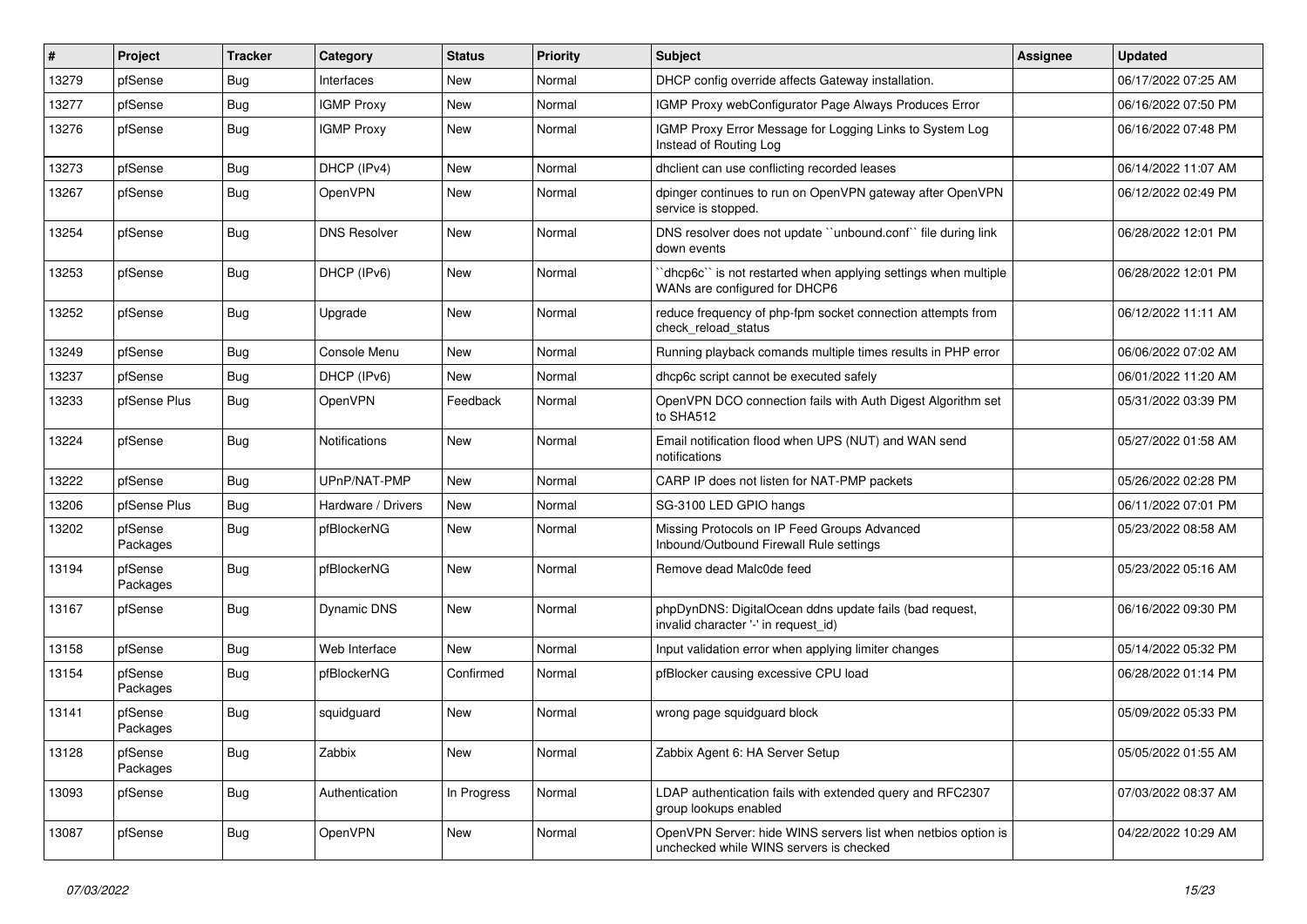| #     | Project             | <b>Tracker</b> | Category                        | <b>Status</b>                 | <b>Priority</b> | <b>Subject</b>                                                                                                     | <b>Assignee</b> | <b>Updated</b>      |
|-------|---------------------|----------------|---------------------------------|-------------------------------|-----------------|--------------------------------------------------------------------------------------------------------------------|-----------------|---------------------|
| 13076 | pfSense             | <b>Bug</b>     | Gateway Monitoring              | <b>New</b>                    | Normal          | Marking a gateway as down does not affect IPsec entries using<br>gateway groups                                    |                 | 06/28/2022 12:01 PM |
| 13074 | pfSense Plus        | Bug            | Cryptographic<br>Modules        | New                           | Normal          | AES-GCM with SafeXcel on Netgate 2100 causes MBUF<br>overload                                                      |                 | 06/12/2022 11:14 AM |
| 13073 | pfSense<br>Packages | Bug            | Squid                           | New                           | Normal          | ClamAV - clamd dies with high CPU load and thus the C-ICAP<br>of squid-reverse proxy causes http:500 errors        |                 | 04/19/2022 05:38 AM |
| 13068 | pfSense             | Bug            | Aliases / Tables                | New                           | Normal          | Error loading rules when URL Table IPs content is empty                                                            |                 | 04/17/2022 09:07 PM |
| 13067 | pfSense             | <b>Bug</b>     | <b>FilterDNS</b>                | New                           | Normal          | filterdns resolve interval is twice the intended value                                                             |                 | 04/17/2022 07:45 PM |
| 13053 | pfSense<br>Packages | Bug            | <b>ACME</b>                     | New                           | Normal          | LoopiaAPI error handling                                                                                           |                 | 05/05/2022 10:58 AM |
| 13051 | pfSense             | Bug            | <b>Traffic Shaper</b><br>(ALTQ) | New                           | Normal          | Firewall traffic shaper by interface selection unknow                                                              |                 | 04/12/2022 07:03 AM |
| 13046 | pfSense             | Bug            | Rules / NAT                     | New                           | Normal          | Floating rule applied to IPv6 interface with a SLAAC DHCPv6<br>gateway reports error on boot                       |                 | 04/11/2022 09:50 AM |
| 13045 | pfSense<br>Packages | <b>Bug</b>     | WireGuard                       | New                           | Normal          | Firewall floating rules ignore WireGuard traffic                                                                   |                 | 04/11/2022 09:40 AM |
| 13043 | pfSense<br>Packages | <b>Bug</b>     | WireGuard                       | New                           | Normal          | OSPF over Wireguard interface doesn't populate neighbors<br>after reboot                                           |                 | 04/11/2022 09:22 AM |
| 13022 | pfSense<br>Packages | <b>Bug</b>     | haproxy                         | Feedback                      | Normal          | HAProxy - Sub Frontends ignore Client verification CA<br>certificates                                              |                 | 04/06/2022 12:55 PM |
| 13018 | pfSense<br>Packages | <b>Bug</b>     | pfBlockerNG                     | New                           | Normal          | TLD and DNSBL Safesearch DOH conflict disables TLD block<br>when conflicting DOH FQDN is deselected or whitelisted |                 | 04/01/2022 05:59 PM |
| 13003 | pfSense             | Bug            | Hardware / Drivers              | <b>New</b>                    | Normal          | Malicious Driver Detection event on ixl driver                                                                     |                 | 06/25/2022 05:00 PM |
| 12982 | pfSense<br>Packages | Bug            | FreeRADIUS                      | New                           | Normal          | FreeRadius RadReply table entries missing from pf                                                                  |                 | 06/19/2022 05:38 PM |
| 12974 | pfSense Plus        | <b>Bug</b>     | Installer                       | New                           | Normal          | Typing anything into 1100/2100 recovery installer causes<br>process to stop                                        |                 | 06/05/2022 04:10 PM |
| 12960 | pfSense             | <b>Bug</b>     | Installer                       | New                           | Normal          | VGA installer image defaults to serial console, serial console is<br>default in GUI settings                       |                 | 06/28/2022 12:01 PM |
| 12959 | pfSense             | Bug            | DHCP (IPv4)                     | Feedback                      | Normal          | dhcplease process wrongly update host file if client-hostname is<br>empty                                          |                 | 07/01/2022 09:10 AM |
| 12956 | pfSense<br>Packages | Bug            | Suricata                        | Confirmed                     | Normal          | suricata fails to use pcre in SID management (e.g. dropsid.conf)                                                   |                 | 04/05/2022 12:52 PM |
| 12951 | pfSense<br>Packages | Bug            | <b>FRR</b>                      | Feedback                      | Normal          | FRR cannot remove IPv6 routes                                                                                      |                 | 03/22/2022 09:24 PM |
| 12950 | pfSense             | Bug            | Routing                         | New                           | Normal          | OpenVPN as default gateway does not get set at boot time                                                           |                 | 04/09/2022 05:46 PM |
| 12947 | pfSense             | <b>Bug</b>     | DHCP (IPv6)                     | <b>Pull Request</b><br>Review | Normal          | DHCP6 client does not take any action if the interface IPv6<br>address changes during renewal                      |                 | 06/28/2022 12:01 PM |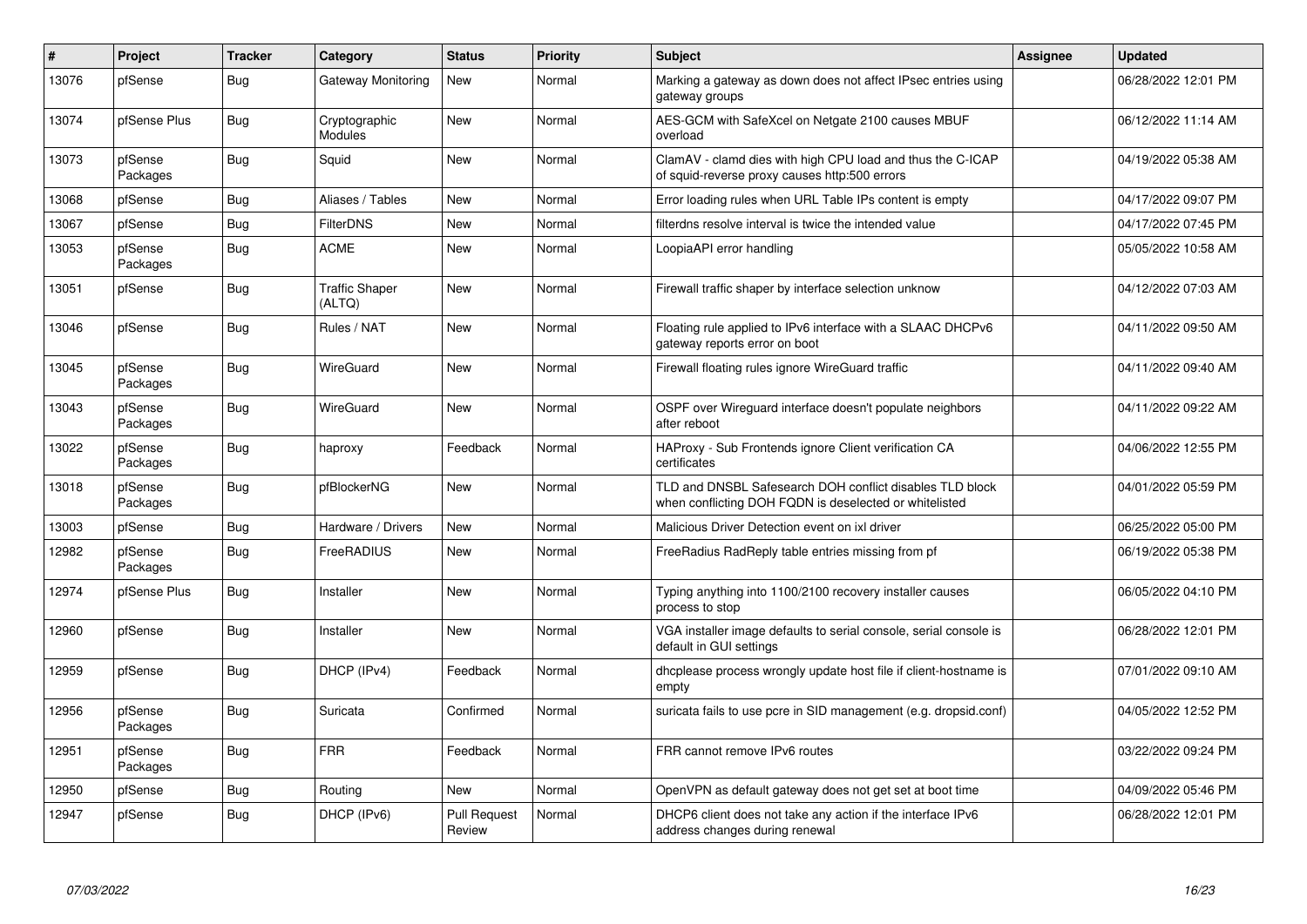| ∦     | Project             | <b>Tracker</b> | Category                                        | <b>Status</b> | <b>Priority</b> | <b>Subject</b>                                                                                                                       | <b>Assignee</b> | <b>Updated</b>      |
|-------|---------------------|----------------|-------------------------------------------------|---------------|-----------------|--------------------------------------------------------------------------------------------------------------------------------------|-----------------|---------------------|
| 12938 | pfSense             | <b>Bug</b>     | <b>IPv6 Router</b><br>Advertisements<br>(RADVD) | New           | Normal          | MaxRtrAdvInterval would allow stale DNS servers to be deleted<br>faster                                                              |                 | 03/12/2022 09:37 AM |
| 12927 | pfSense             | <b>Bug</b>     | OpenVPN                                         | <b>New</b>    | Normal          | OpenVPN with OCSP enabled allows connections with revoked<br>certificates                                                            |                 | 03/24/2022 08:22 AM |
| 12926 | pfSense             | Bug            | Interfaces                                      | Feedback      | Normal          | Changing LAGG type on CARP interfaces makes VIPs go to an<br>"init" State                                                            |                 | 03/10/2022 10:52 AM |
| 12922 | pfSense             | Bug            | DHCP (IPv4)                                     | <b>New</b>    | Normal          | Classless static routes received on DHCP WAN can override<br>chosen default gateway                                                  |                 | 03/28/2022 10:08 AM |
| 12907 | pfSense<br>Packages | Bug            | PIMD                                            | Feedback      | Normal          | PIMD: Nonexistent interfaces should be hidden/disabled in<br>pimd.conf before bringing up the service                                |                 | 03/07/2022 03:51 PM |
| 12905 | pfSense             | Bug            | Web Interface                                   | New           | Normal          | Add VLAN Re-assignment to Import Interface Mismatch Wizard                                                                           |                 | 03/07/2022 08:05 AM |
| 12899 | pfSense<br>Packages | Bug            | Suricata                                        | <b>New</b>    | Normal          | Suricata doesn't honor Pass List                                                                                                     |                 | 03/04/2022 01:22 PM |
| 12888 | pfSense             | Bug            | Rules / NAT                                     | <b>New</b>    | Normal          | pfSense sends un-NATed packets during OpenVPN startup                                                                                |                 | 03/01/2022 03:13 PM |
| 12878 | pfSense             | Bug            | <b>Traffic Shaper</b><br>(ALTQ)                 | Incomplete    | Normal          | Traffic shaping by interface, route queue bandwidth inbound,<br>out by a large factor.                                               |                 | 06/06/2022 07:03 AM |
| 12877 | pfSense             | <b>Bug</b>     | Dynamic DNS                                     | Feedback      | Normal          | Cloudflare DynDNS fails to update more than two addresses                                                                            |                 | 05/29/2022 06:56 PM |
| 12875 | pfSense             | Bug            | Package System                                  | <b>New</b>    | Normal          | Import zabbix-agent6 and zabbix-proxy6 from FreeBSD Ports                                                                            |                 | 05/28/2022 06:50 PM |
| 12857 | pfSense             | <b>Bug</b>     | Gateways                                        | New           | Normal          | Firewall gateway goes away when making changes to Bridge0<br>device                                                                  |                 | 02/27/2022 11:20 AM |
| 12845 | pfSense<br>Packages | <b>Bug</b>     | softflowd                                       | New           | Normal          | softflowd wrong vlan tag                                                                                                             |                 | 02/21/2022 10:40 AM |
| 12829 | pfSense             | Bug            | <b>Traffic Shaper</b><br>(Limiters)             | Feedback      | Normal          | Dummynet kernel module fails to load after upgrade.                                                                                  |                 | 03/17/2022 09:26 AM |
| 12828 | pfSense             | <b>Bug</b>     | <b>Wireless</b>                                 | New           | Normal          | pfSense keeps crashing (Fatal trap 12: page fault while in<br>kernel mode)                                                           |                 | 02/21/2022 07:55 AM |
| 12823 | pfSense             | <b>Bug</b>     | DHCP (IPv6)                                     | <b>New</b>    | Normal          | Multiple DHCP6 WAN connections PPPoE interface 'defached'<br>status                                                                  |                 | 02/18/2022 05:39 AM |
| 12822 | pfSense<br>Packages | <b>Bug</b>     | pfBlockerNG                                     | <b>New</b>    | Normal          | IPv4 Source ASN format not working                                                                                                   |                 | 02/18/2022 10:47 AM |
| 12797 | pfSense             | <b>Bug</b>     | UPnP/NAT-PMP                                    | New           | Normal          | UPnP+STUN forms invalid outbound NAT rules using the<br>external address discovered from STUN                                        |                 | 02/15/2022 01:01 PM |
| 12796 | pfSense             | <b>Bug</b>     | Upgrade                                         | Confirmed     | Normal          | 2.5.2 -> 2.6.0 upgrade segfaults if certain packages are<br>installed.                                                               |                 | 05/24/2022 07:43 AM |
| 12774 | pfSense             | Bug            | Backup / Restore                                | New           | Normal          | Picture widget image is not saved in backup                                                                                          |                 | 04/04/2022 04:48 AM |
| 12767 | pfSense<br>Packages | <b>Bug</b>     | Avahi                                           | New           | Normal          | Package radavahi-daemon does does not exist in current<br>pfSense version and it has been removed" message on<br>pfSense 2.7 restore |                 | 02/07/2022 11:28 AM |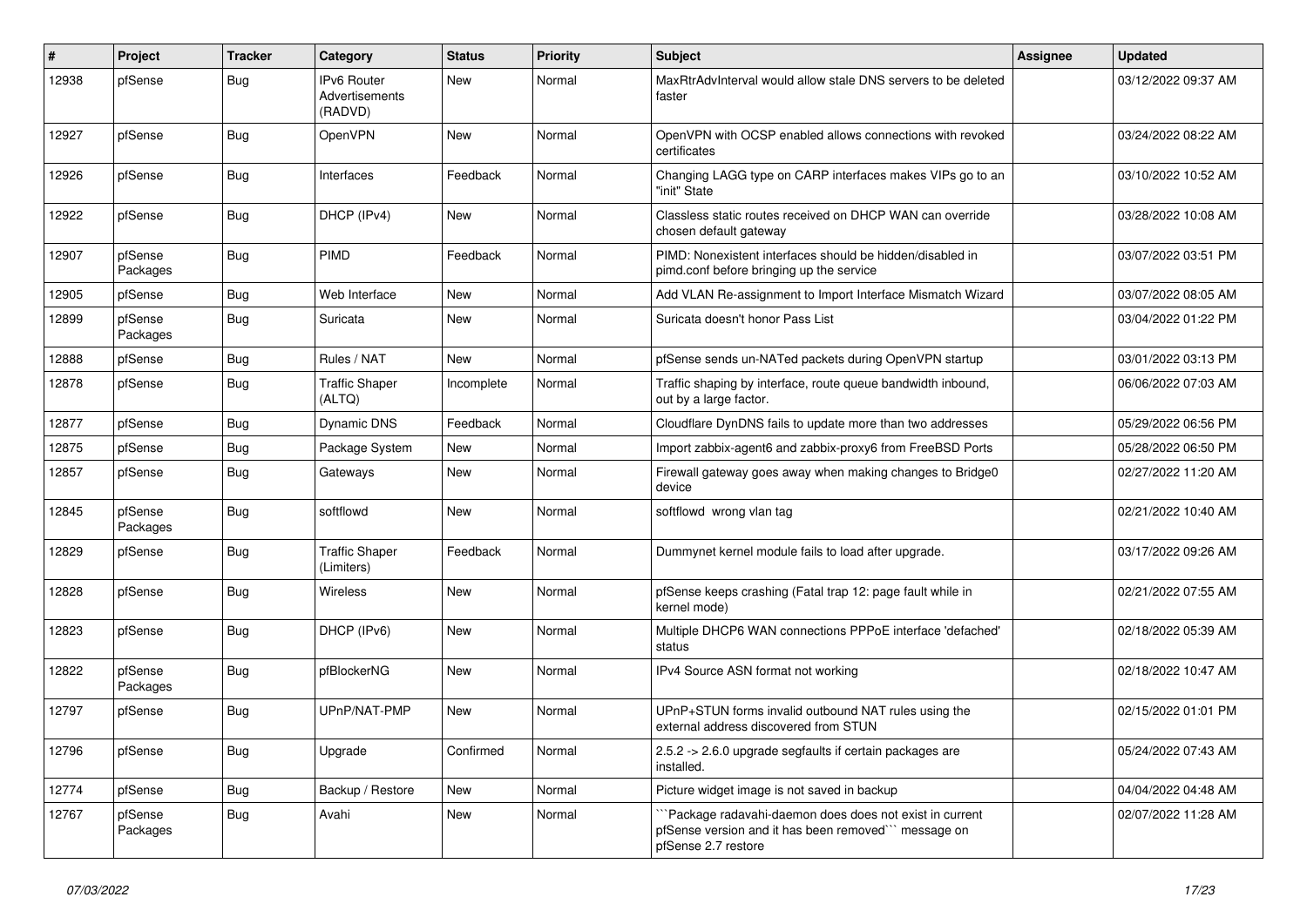| $\#$  | Project             | <b>Tracker</b> | Category              | <b>Status</b>                 | Priority | Subject                                                                                                                                                                 | <b>Assignee</b> | <b>Updated</b>      |
|-------|---------------------|----------------|-----------------------|-------------------------------|----------|-------------------------------------------------------------------------------------------------------------------------------------------------------------------------|-----------------|---------------------|
| 12764 | pfSense             | Bug            | Gateways              | New                           | Normal   | VTI gateway status is pending after assigning the VTI interface                                                                                                         |                 | 02/07/2022 05:41 AM |
| 12751 | pfSense<br>Packages | <b>Bug</b>     | <b>FRR</b>            | New                           | Normal   | Improve FRR route restoration after gateway events                                                                                                                      |                 | 02/06/2022 11:07 PM |
| 12747 | pfSense             | <b>Bug</b>     | Logging               | New                           | Normal   | System log is filled by sshguard                                                                                                                                        |                 | 06/30/2022 05:21 AM |
| 12742 | pfSense<br>Packages | Bug            | FreeRADIUS            | Feedback                      | Normal   | freeRADIUS virtual-server-default: modules dailycounter,<br>monthlycounter, noresetcounter, expire_on_login in authorize<br>section prevent virtual server from loading |                 | 03/01/2022 12:45 PM |
| 12740 | pfSense             | <b>Bug</b>     | FreeBSD               | Incomplete                    | Normal   | panic: esp_input_cb: Unexpected address family                                                                                                                          |                 | 01/27/2022 01:19 PM |
| 12737 | pfSense             | Bug            | Certificates          | New                           | Normal   | CApath is not defined by default in curl                                                                                                                                |                 | 06/28/2022 12:01 PM |
| 12730 | pfSense             | <b>Bug</b>     | <b>Captive Portal</b> | <b>New</b>                    | Normal   | RADIUS accounting does not work if WAN is down                                                                                                                          |                 | 01/26/2022 05:13 AM |
| 12726 | pfSense             | Bug            | Authentication        | New                           | Normal   | LDAP select container button auto populate                                                                                                                              |                 | 01/25/2022 01:48 PM |
| 12708 | pfSense             | <b>Bug</b>     | Aliases / Tables      | New                           | Normal   | alias with non resolving DNS entry breaks underlying pf table                                                                                                           |                 | 02/20/2022 06:13 PM |
| 12705 | pfSense             | <b>Bug</b>     | <b>IPsec</b>          | Incomplete                    | Normal   | ECDSA certificate does not work for IPSec VPN phase 1                                                                                                                   |                 | 01/24/2022 03:22 PM |
| 12667 | pfSense<br>Packages | <b>Bug</b>     | WireGuard             | New                           | Normal   | Firewall Crashed After Upgrading Wireguard                                                                                                                              |                 | 01/07/2022 09:18 AM |
| 12655 | pfSense<br>Packages | Bug            | Telegraf              | <b>New</b>                    | Normal   | telegraf, wireguard plugin failing                                                                                                                                      |                 | 12/30/2021 05:51 PM |
| 12648 | pfSense             | <b>Bug</b>     | <b>Captive Portal</b> | <b>New</b>                    | Normal   | Undocumented variables 'listenporthttp' and 'listenporthttps'                                                                                                           |                 | 12/28/2021 10:44 AM |
| 12612 | pfSense             | Bug            | <b>DNS Resolver</b>   | New                           | Normal   | DNS Resolver is restarted during every "rc.newwanip" event                                                                                                              |                 | 06/28/2022 12:01 PM |
| 12563 | pfSense             | <b>Bug</b>     | OpenVPN               | New                           | Normal   | OpenVPN server doesn't support Framed-IPv6-Address<br>RADIUS attribute                                                                                                  |                 | 12/03/2021 11:19 AM |
| 12552 | pfSense             | <b>Bug</b>     | OpenVPN               | <b>New</b>                    | Normal   | "Pull DNS" option within OpenVPN client does not cause<br>pfSense to use DNS servers assigned by remote OpenVPN<br>server                                               |                 | 12/08/2021 08:45 AM |
| 12543 | pfSense             | <b>Bug</b>     | Web Interface         | Feedback                      | Normal   | Deleteing a Outbound NAT rule gave me an empty rule and<br>displayed php error in UI.                                                                                   |                 | 02/14/2022 04:36 AM |
| 12542 | pfSense             | <b>Bug</b>     | Virtual IP Addresses  | <b>New</b>                    | Normal   | Cannot assign a same IPv6 Link-Local address to different<br>interfaces                                                                                                 |                 | 11/25/2021 01:41 AM |
| 12538 | pfSense<br>Packages | <b>Bug</b>     | PIMD                  | <b>New</b>                    | Normal   | PIMD sub-interface bug                                                                                                                                                  |                 | 11/20/2021 09:44 PM |
| 12519 | pfSense             | <b>Bug</b>     | Authentication        | <b>New</b>                    | Normal   | Fail authentication using special character in password via the<br>LDAP connector                                                                                       |                 | 11/12/2021 07:39 AM |
| 12509 | pfSense             | Bug            | OpenVPN               | New                           | Normal   | Deffered authentication does not work with auth-gen-token<br>external-auth or pusk "auth-token"                                                                         |                 | 11/08/2021 04:01 AM |
| 12508 | pfSense             | <b>Bug</b>     | <b>DHCP Relay</b>     | New                           | Normal   | DHCP Relay over VPN                                                                                                                                                     |                 | 11/06/2021 11:25 AM |
| 12507 | pfSense<br>Packages | <b>Bug</b>     | softflowd             | <b>Pull Request</b><br>Review | Normal   | Add support for bi-directional flows in softflowd                                                                                                                       |                 | 11/11/2021 03:53 AM |
| 12504 | pfSense             | Bug            | Interfaces            | New                           | Normal   | BCM57412 NetXtreme-E 10Gb RDMA Ethernet controller issue                                                                                                                |                 | 11/05/2021 04:51 AM |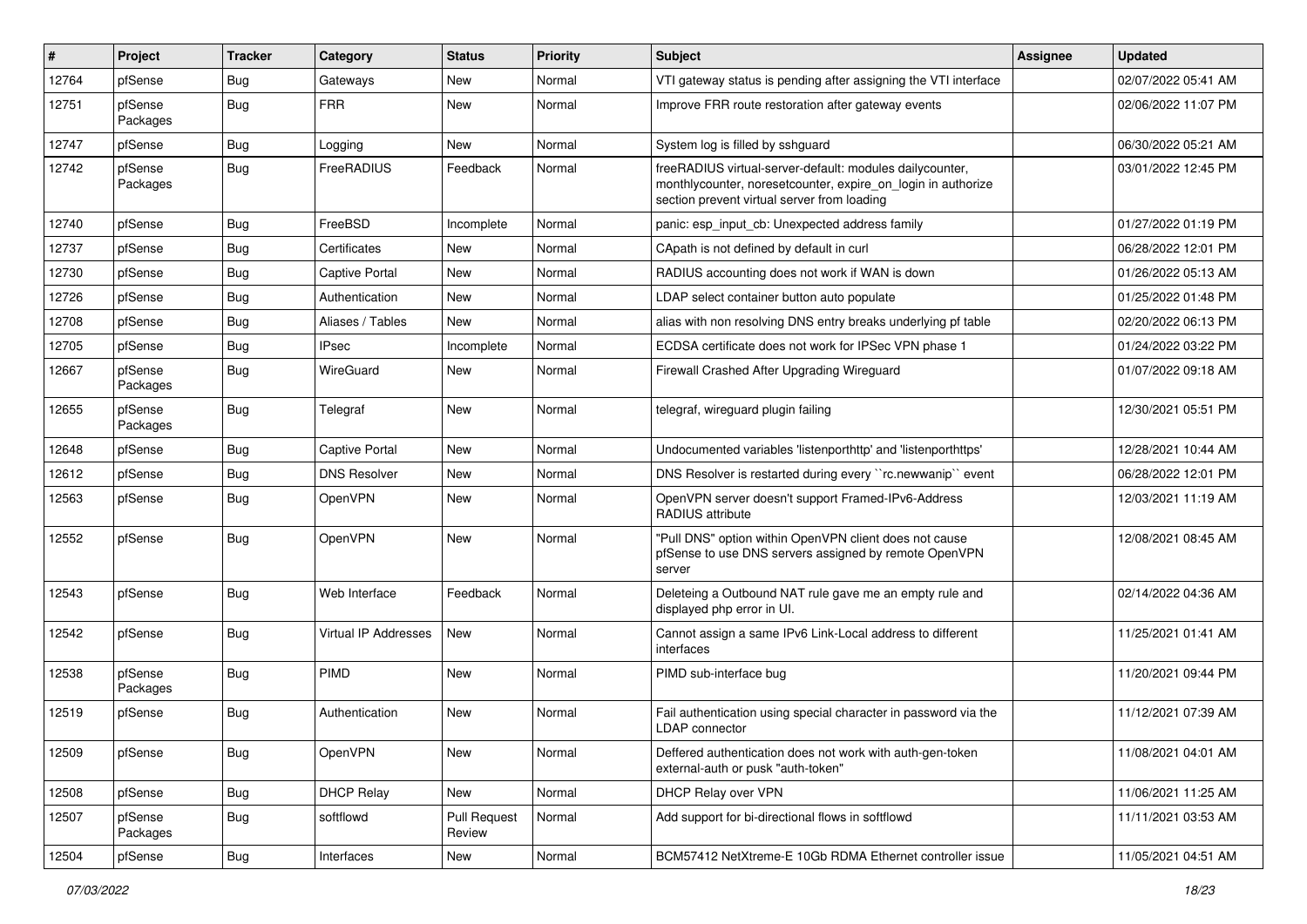| #     | Project             | <b>Tracker</b> | Category                        | <b>Status</b>                 | <b>Priority</b> | <b>Subject</b>                                                                                                                        | <b>Assignee</b> | <b>Updated</b>      |
|-------|---------------------|----------------|---------------------------------|-------------------------------|-----------------|---------------------------------------------------------------------------------------------------------------------------------------|-----------------|---------------------|
| 12483 | pfSense             | <b>Bug</b>     | Configuration<br><b>Backend</b> | New                           | Normal          | GUI creates inconsistent config.xml                                                                                                   |                 | 10/23/2021 06:48 AM |
| 12467 | pfSense             | Bug            | <b>Captive Portal</b>           | <b>New</b>                    | Normal          | CP error on client disconnect after reboot                                                                                            |                 | 10/17/2021 05:35 AM |
| 12464 | pfSense             | <b>Bug</b>     | Logging                         | <b>Pull Request</b><br>Review | Normal          | Syslog Auth messages are sent as Emergency Level                                                                                      |                 | 06/28/2022 12:01 PM |
| 12451 | pfSense             | Bug            | Virtual IP Addresses            | <b>New</b>                    | Normal          | deleteVIP() does not check RFC2136 Update Source                                                                                      |                 | 10/13/2021 10:06 AM |
| 12444 | pfSense<br>Packages | Bug            | ntop                            | <b>New</b>                    | Normal          | ntopng throws errors when viewing single host                                                                                         |                 | 10/11/2021 12:39 PM |
| 12436 | pfSense             | Bug            | PPPoE Server                    | New                           | Normal          | Pppoe server config gui does not allow setting of chap<br>authentication, and sets the network start address for allocation<br>to $0$ |                 | 10/21/2021 08:15 AM |
| 12423 | pfSense<br>Packages | <b>Bug</b>     | pfBlockerNG                     | Feedback                      | Normal          | Dashboard shows "SQLite database missing, Force Reload<br>DNSBL to recover!"                                                          |                 | 12/31/2021 01:06 PM |
| 12421 | pfSense             | Bug            | Rules / NAT                     | New                           | Normal          | IPV6 limiter bug                                                                                                                      |                 | 10/02/2021 08:44 AM |
| 12414 | pfSense<br>Packages | Bug            | pfBlockerNG                     | Feedback                      | Normal          | DNSBL SafeSearch page displays input validation error if DoH /<br>DoT blocking is not enabled                                         |                 | 12/30/2021 02:49 PM |
| 12401 | pfSense             | Bug            | Traffic Graphs                  | New                           | Normal          | Traffic graphs with untagged and tagged VLAN on same<br>interface                                                                     |                 | 09/23/2021 09:18 PM |
| 12357 | pfSense             | Bug            | <b>Captive Portal</b>           | <b>New</b>                    | Normal          | Captive Portal popup Logout button loads full login page in<br>popup when clicked                                                     |                 | 10/27/2021 12:10 PM |
| 12338 | pfSense<br>Packages | Bug            | <b>RRD Summary</b>              | New                           | Normal          | RRD Summary does not report data on 3100                                                                                              |                 | 04/15/2022 02:54 PM |
| 12330 | pfSense<br>Packages | <b>Bug</b>     | pfBlockerNG                     | Feedback                      | Normal          | pfBlockerNG devel creating invalid NAT rules on boot                                                                                  |                 | 04/21/2022 12:40 PM |
| 12286 | pfSense<br>Packages | Bug            | FreeRADIUS                      | <b>New</b>                    | Normal          | Add support for ntlm_auth in LDAP                                                                                                     |                 | 08/20/2021 08:27 AM |
| 12283 | pfSense             | Bug            | Authentication                  | New                           | Normal          | LDAP/RADIUS authentication servers configuration does not<br>allow source IP address to be specified                                  |                 | 08/20/2021 01:15 AM |
| 12260 | pfSense<br>Packages | Bug            | ntop                            | New                           | Normal          | Update popup and version missmatch?                                                                                                   |                 | 01/08/2022 05:53 AM |
| 12259 | pfSense             | <b>Bug</b>     | <b>Operating System</b>         | <b>New</b>                    | Normal          | Intel em NICs Suffering Performance Degradation on<br>FreeBSD12                                                                       |                 | 02/25/2022 09:28 PM |
| 12258 | pfSense<br>Packages | <b>Bug</b>     | WireGuard                       | Feedback                      | Normal          | Copy key buttons only work in HTTPS mode                                                                                              |                 | 02/03/2022 04:57 AM |
| 12249 | pfSense             | Bug            | Backup / Restore                | New                           | Normal          | HAProxy causing failed ACB backups                                                                                                    |                 | 11/15/2021 11:58 PM |
| 12188 | pfSense<br>Packages | Bug            | OpenVPN Client<br>Export        | New                           | Normal          | client export breaks multi remote configurations                                                                                      |                 | 10/02/2021 05:58 PM |
| 12130 | pfSense<br>Packages | Bug            | Zeek                            | <b>New</b>                    | Normal          | Zeek fails to start                                                                                                                   |                 | 07/15/2021 02:00 AM |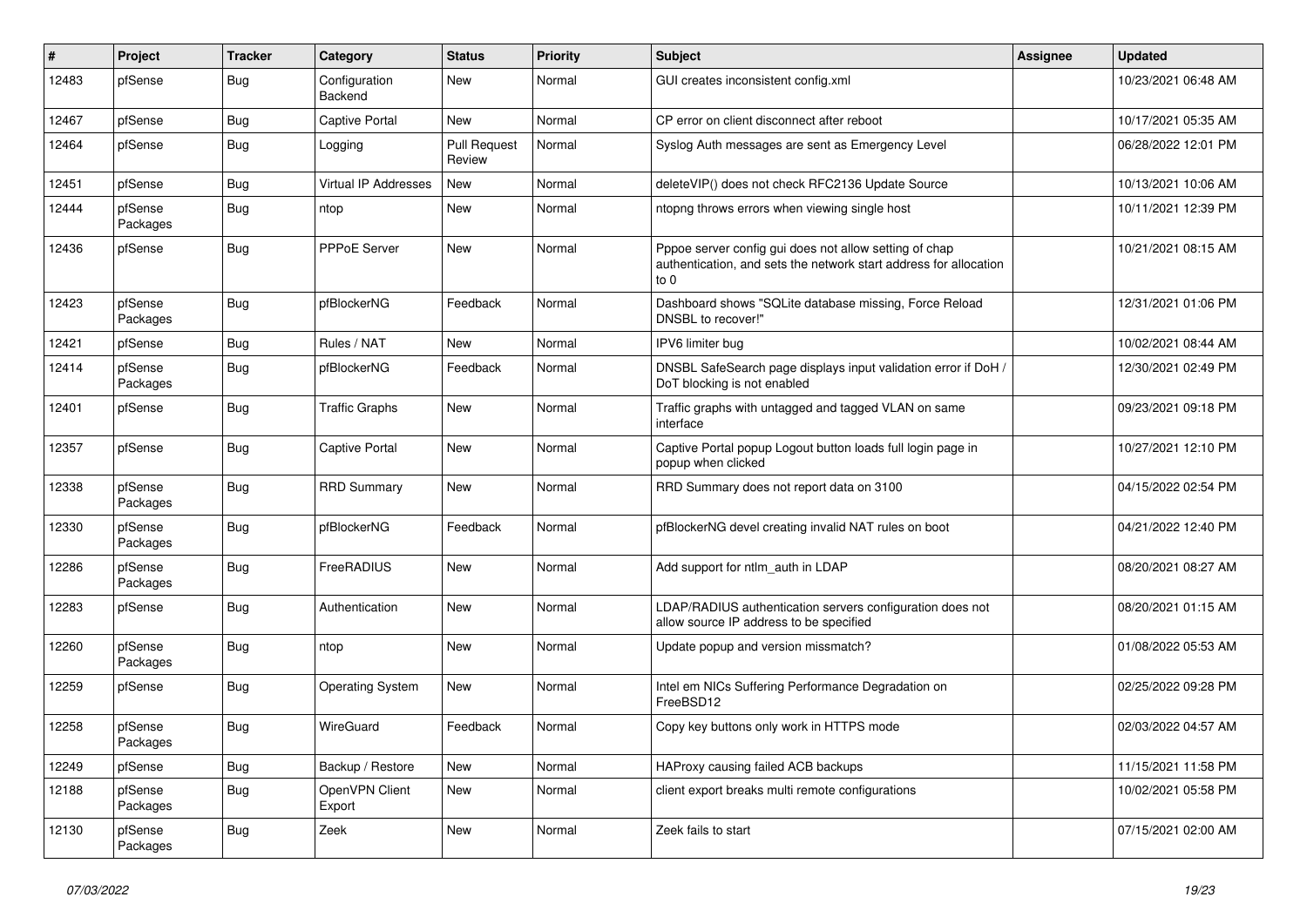| ∦     | Project             | <b>Tracker</b> | Category           | <b>Status</b> | <b>Priority</b> | Subject                                                                                                  | <b>Assignee</b> | <b>Updated</b>      |
|-------|---------------------|----------------|--------------------|---------------|-----------------|----------------------------------------------------------------------------------------------------------|-----------------|---------------------|
| 12126 | pfSense<br>Packages | <b>Bug</b>     | FreeRADIUS         | New           | Normal          | freeradius3 0.15.7_31                                                                                    |                 | 10/11/2021 08:21 AM |
| 12122 | pfSense             | <b>Bug</b>     | Web Interface      | New           | Normal          | Perform greedy actions asychronously                                                                     |                 | 07/10/2021 01:10 PM |
| 12114 | pfSense<br>Packages | Bug            | syslog-ng          | Feedback      | Normal          | syslog-ng only binds to the last specified interface                                                     |                 | 04/21/2022 12:40 PM |
| 12095 | pfSense             | <b>Bug</b>     | Authentication     | New           | Normal          | Memory leak in pcscd                                                                                     |                 | 06/01/2022 01:01 PM |
| 12084 | pfSense<br>Packages | <b>Bug</b>     | <b>FRR</b>         | New           | Normal          | libfrr.so.0 error on SG-1100                                                                             |                 | 06/26/2021 08:22 AM |
| 12073 | pfSense<br>Packages | <b>Bug</b>     | <b>NET-SNMP</b>    | Feedback      | Normal          | netsnmptrapd.conf syntax is wrong                                                                        |                 | 04/21/2022 12:40 PM |
| 12056 | pfSense             | <b>Bug</b>     | Logging            | New           | Normal          | Filterlog says "Unknown Option %u"                                                                       |                 | 06/18/2021 05:51 AM |
| 12033 | pfSense<br>Packages | Bug            | pfBlockerNG        | New           | Normal          | maxmindb and _sqlite3 modules not found                                                                  |                 | 10/01/2021 04:42 AM |
| 12009 | pfSense<br>Packages | <b>Bug</b>     | Zabbix             | New           | Normal          | Zabbix Agent starts twice by /etc/rc.start_packages                                                      |                 | 06/08/2021 01:35 AM |
| 11980 | pfSense<br>Packages | <b>Bug</b>     | FreeRADIUS         | Feedback      | Normal          | EAP does not work with SQL backend                                                                       |                 | 07/21/2021 07:24 AM |
| 11970 | pfSense<br>Packages | Bug            | Coreboot           | New           | Normal          | Netgate Firmware Upgrade Doesn't Work on XG-2758                                                         |                 | 04/21/2022 12:39 PM |
| 11960 | pfSense             | <b>Bug</b>     | Gateway Monitoring | Feedback      | Normal          | Gateway Monitoring Traffic Goes Out Default Gateway                                                      |                 | 12/20/2021 05:43 AM |
| 11953 | pfSense             | Bug            | <b>IGMP Proxy</b>  | New           | Normal          | XG-1541 crashes when igmpproxy is enabled and network<br>interfaces status change                        |                 | 05/24/2021 04:55 PM |
| 11925 | pfSense             | <b>Bug</b>     | OpenVPN            | New           | Normal          | Calling-Station-Id always set to WAN IP                                                                  |                 | 05/14/2021 09:27 AM |
| 11898 | pfSense<br>Packages | <b>Bug</b>     | apcupsd            | New           | Normal          | PHP error from apcupsd dashboard widget                                                                  |                 | 05/07/2021 09:12 AM |
| 11872 | pfSense             | <b>Bug</b>     | Interfaces         | New           | Normal          | gif interfaces reporting incorrect traffic counters                                                      |                 | 12/30/2021 04:00 AM |
| 11848 | pfSense<br>Packages | <b>Bug</b>     | Squid              | New           | Normal          | Issue with squid cache download speed                                                                    |                 | 04/23/2021 09:30 PM |
| 11841 | pfSense<br>Packages | <b>Bug</b>     | <b>FRR</b>         | New           | Normal          | FRR access lists default bahavior changed to permit by default                                           |                 | 04/22/2021 09:52 AM |
| 11835 | pfSense<br>Packages | <b>Bug</b>     | <b>FRR</b>         | New           | Normal          | FRR OSPF redistributed connected routes disappearing                                                     |                 | 04/22/2021 07:11 AM |
| 11802 | pfSense<br>Packages | <b>Bug</b>     | FreeRADIUS         | New           | Normal          | FreeRADIUS sync                                                                                          |                 | 05/10/2021 04:18 AM |
| 11786 | pfSense             | <b>Bug</b>     | Services           | New           | Normal          | SSH incomplete setup and startup fail while recovering XML<br>backup in a fresh install of pfSense 2.5.0 |                 | 04/17/2021 01:36 PM |
| 11778 | pfSense             | <b>Bug</b>     | OpenVPN            | New           | Normal          | OpenVPN uses 100% CPU after experiencing packet loss                                                     |                 | 02/28/2022 07:38 AM |
| 11770 | pfSense Plus        | <b>Bug</b>     | Hardware / Drivers | New           | Normal          | Pantech UML295 USB Modem No Longer Functional                                                            |                 | 04/01/2021 11:28 AM |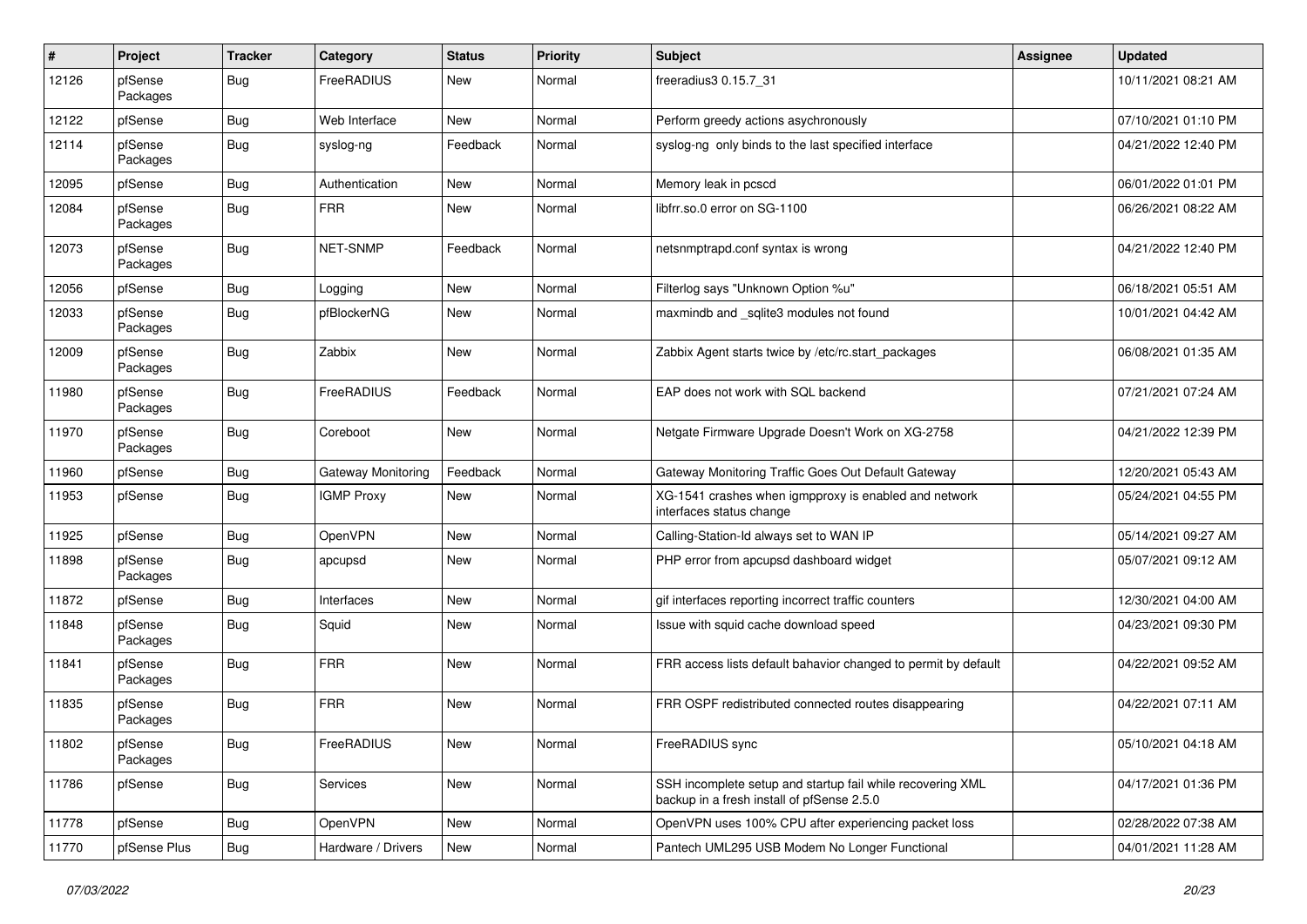| #     | Project             | <b>Tracker</b> | Category           | <b>Status</b> | <b>Priority</b> | Subject                                                                                                                                                                                            | <b>Assignee</b> | <b>Updated</b>      |
|-------|---------------------|----------------|--------------------|---------------|-----------------|----------------------------------------------------------------------------------------------------------------------------------------------------------------------------------------------------|-----------------|---------------------|
| 11763 | pfSense<br>Packages | Bug            | Status Monitoring  | New           | Normal          | Traffic graphs refresh issue                                                                                                                                                                       |                 | 05/03/2021 09:44 AM |
| 11761 | pfSense             | Bug            | L <sub>2</sub> TP  | New           | Normal          | L2TP/IPsec VPN : PPP LCP negotiation occurs before user<br>authentication                                                                                                                          |                 | 03/31/2021 04:52 AM |
| 11759 | pfSense             | Bug            | Dashboard          | New           | Normal          | Traffic graphs on dashboard double upload on pppoe links                                                                                                                                           |                 | 12/30/2021 04:00 AM |
| 11742 | pfSense<br>Packages | Bug            | Suricata           | New           | Normal          | Blocking / Unblocking is not working correctly.                                                                                                                                                    |                 | 09/01/2021 11:08 AM |
| 11731 | pfSense             | <b>Bug</b>     | Hardware / Drivers | New           | Normal          | Missing support for Realtek USB NICs                                                                                                                                                               |                 | 03/30/2021 04:32 AM |
| 11730 | pfSense             | <b>Bug</b>     | Web Interface      | New           | Normal          | Improve visibility of option selections in dark themes                                                                                                                                             |                 | 03/25/2021 09:38 PM |
| 11724 | pfSense             | <b>Bug</b>     | Package System     | New           | Normal          | Packages unexpectedly removed when changing update<br>branches                                                                                                                                     |                 | 03/29/2021 08:09 AM |
| 11717 | pfSense             | Bug            | Rules / NAT        | New           | Normal          | Incorrect port forwarding rules if Destination port alias is not<br>equal to Redirect target port alias                                                                                            |                 | 03/22/2021 06:06 AM |
| 11715 | pfSense             | <b>Bug</b>     | OpenVPN            | New           | Normal          | OpenVPN MTU                                                                                                                                                                                        |                 | 03/22/2021 01:35 AM |
| 11666 | pfSense             | <b>Bug</b>     | Logging            | New           | Normal          | GUI Firewall log search not parsing filter.log beyond hard coded<br>limit                                                                                                                          |                 | 03/12/2021 11:38 AM |
| 11657 | pfSense             | <b>Bug</b>     | Interfaces         | <b>New</b>    | Normal          | netmap ring reinit error                                                                                                                                                                           |                 | 03/18/2021 10:32 PM |
| 11641 | pfSense             | <b>Bug</b>     | Interfaces         | New           | Normal          | On xn based interfaces without the VLANMTU flag the first<br>VLAN tag defined does not follow the parent interface MTU<br>settings. All subsequent VLAN tags follow the parent interface's<br>MTU. |                 | 03/09/2021 06:42 PM |
| 11619 | pfSense             | <b>Bug</b>     | Upgrade            | New           | Normal          | Unable to upgrade 2.4.4-p3 to 2.5/21.02-p1                                                                                                                                                         |                 | 08/15/2021 10:00 AM |
| 11610 | pfSense<br>Packages | <b>Bug</b>     | <b>NET-SNMP</b>    | New           | Normal          | NET-SNMP is not setting the correct permissions on AgentX                                                                                                                                          |                 | 06/28/2021 07:54 AM |
| 11592 | pfSense<br>Packages | <b>Bug</b>     | node exporter      | New           | Normal          | Node exporter can not read system statistics                                                                                                                                                       |                 | 10/15/2021 09:37 PM |
| 11556 | pfSense             | <b>Bug</b>     | Rules / NAT        | New           | Normal          | Kill all states associated with a NAT address                                                                                                                                                      |                 | 03/19/2021 10:29 AM |
| 11548 | pfSense             | <b>Bug</b>     | Rules / NAT        | New           | Normal          | "rule expands to no valid combination" error from port forward<br>automatic rule mixing IPv4 and IPv6 elements                                                                                     |                 | 02/27/2021 03:18 PM |
| 11541 | pfSense             | Bug            | OpenVPN            | New           | Normal          | OpenVPN status does not work properly when set to TCP and<br>Concurrent Connections = 1                                                                                                            |                 | 03/02/2021 02:27 PM |
| 11525 | pfSense<br>Packages | <b>Bug</b>     | Suricata           | New           | Normal          | pfsense 2.5.0 release version for vlan issue to suricata                                                                                                                                           |                 | 11/11/2021 08:16 AM |
| 11522 | pfSense<br>Packages | <b>Bug</b>     | Zabbix             | New           | Normal          | fping6 error                                                                                                                                                                                       |                 | 02/24/2021 07:13 AM |
| 11503 | pfSense             | <b>Bug</b>     | OpenVPN            | New           | Normal          | Using multiple authentication backends on an OpenVPN server<br>fails                                                                                                                               |                 | 02/23/2021 12:23 PM |
| 11479 | pfSense<br>Packages | Bug            | snmptt             | New           | Normal          | snmptt 1.4.2 does not work in daemon mode                                                                                                                                                          |                 | 02/20/2021 04:37 PM |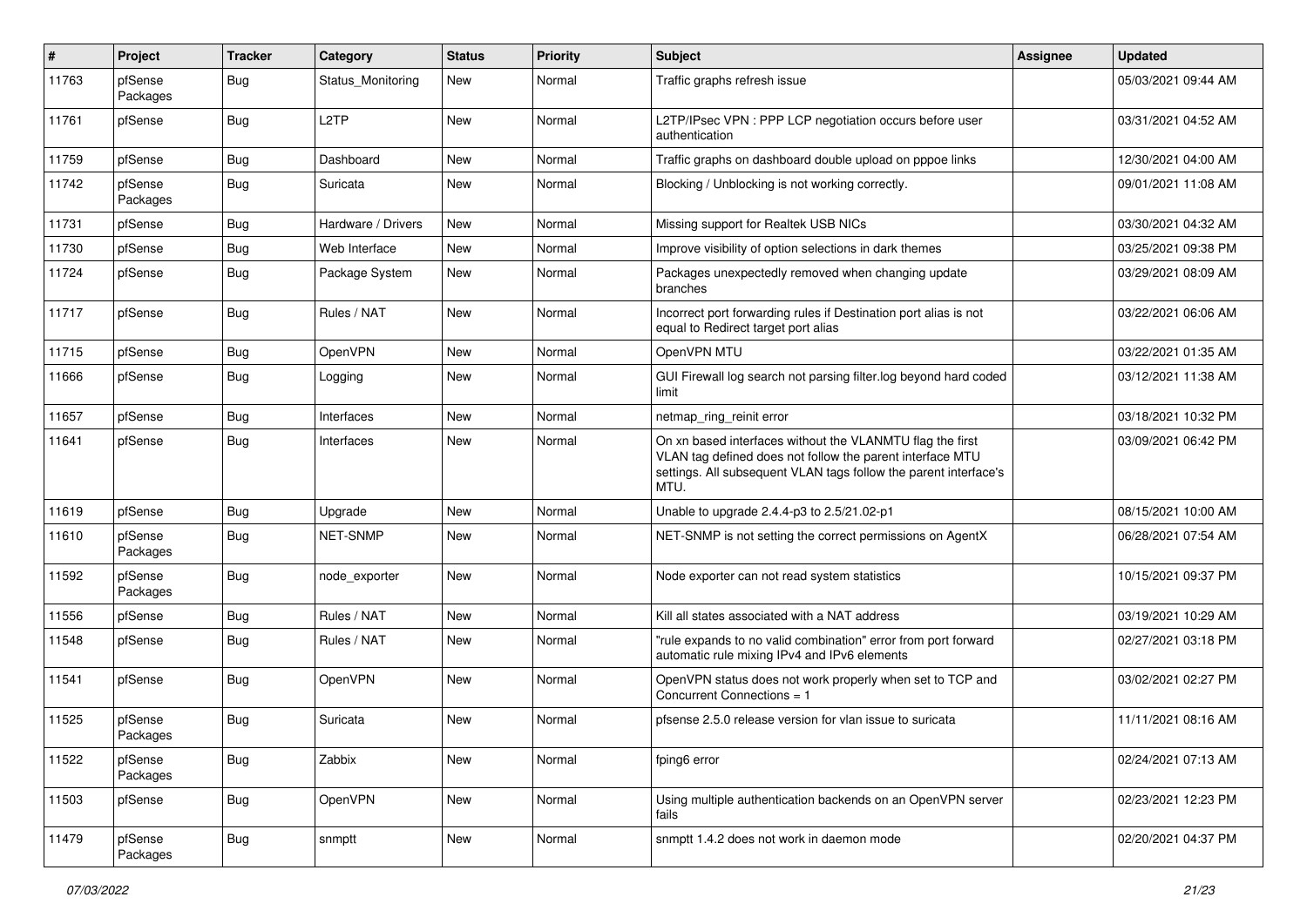| $\vert$ # | Project             | <b>Tracker</b> | Category                            | <b>Status</b>                 | <b>Priority</b> | Subject                                                                                                                | <b>Assignee</b> | <b>Updated</b>      |
|-----------|---------------------|----------------|-------------------------------------|-------------------------------|-----------------|------------------------------------------------------------------------------------------------------------------------|-----------------|---------------------|
| 11473     | pfSense             | <b>Bug</b>     | Web Interface                       | New                           | Normal          | System Activity shows invalid data on SG-3100                                                                          |                 | 02/19/2021 08:12 PM |
| 11434     | pfSense<br>Packages | <b>Bug</b>     | squidguard                          | Feedback                      | Normal          | SquidGuard over 1.16.18_11                                                                                             |                 | 04/21/2022 12:40 PM |
| 11430     | pfSense             | Bug            | Interfaces                          | New                           | Normal          | PHP console spam after Assigning Interfaces                                                                            |                 | 10/09/2021 10:37 AM |
| 11429     | pfSense             | <b>Bug</b>     | Web Interface                       | New                           | Normal          | System Log / Settings form activates "Reset Log Files" button<br>on enter                                              |                 | 10/28/2021 01:35 PM |
| 11414     | pfSense<br>Packages | Bug            | pfBlockerNG                         | New                           | Normal          | Enabling feed "Public_DNS4_all" breaks some Google services                                                            |                 | 02/13/2021 02:46 AM |
| 11412     | pfSense             | <b>Bug</b>     | Interfaces                          | <b>New</b>                    | Normal          | LLDPD Package Doesn't Work with Switchports                                                                            |                 | 02/12/2021 08:12 PM |
| 11398     | pfSense<br>Packages | <b>Bug</b>     | pfBlockerNG                         | New                           | Normal          | pfBlocker upgrade hangs forever                                                                                        |                 | 04/21/2022 12:39 PM |
| 11377     | pfSense<br>Packages | <b>Bug</b>     | <b>FRR</b>                          | <b>Pull Request</b><br>Review | Normal          | FRR deinstall                                                                                                          |                 | 03/10/2021 08:21 AM |
| 11375     | pfSense<br>Packages | <b>Bug</b>     | apcupsd                             | New                           | Normal          | UPS Type <blank> for USB APC</blank>                                                                                   |                 | 02/26/2021 11:10 AM |
| 11363     | pfSense             | <b>Bug</b>     | Installer                           | New                           | Normal          | Clean Install 2.5.0 fails due to hardware incompability                                                                |                 | 02/04/2021 11:06 AM |
| 11335     | pfSense             | Bug            | Interfaces                          | New                           | Normal          | Spoofing the MAC on a LAGG interface does not work for some<br>NIC types.                                              |                 | 01/29/2021 09:10 AM |
| 11268     | pfSense             | <b>Bug</b>     | Web Interface                       | New                           | Normal          | Cookie named 'id' prevents Edit form fields being set properly                                                         |                 | 09/03/2021 06:16 AM |
| 11261     | pfSense<br>Packages | <b>Bug</b>     | pfBlockerNG                         | New                           | Normal          | pfBlockerNG ASN numbers in IPv4 (/IPv6) Custom_List<br>generate error(s) "Invalid numeric literal at line 1, column 7" |                 | 01/28/2021 08:34 AM |
| 11235     | pfSense<br>Packages | <b>Bug</b>     | Filer                               | <b>New</b>                    | Normal          | Filer run script when "state" unchanged                                                                                |                 | 01/08/2021 07:24 AM |
| 11232     | pfSense             | <b>Bug</b>     | <b>Operating System</b>             | <b>New</b>                    | Normal          | Fix pfSense_fsync                                                                                                      |                 | 01/08/2021 08:53 AM |
| 11203     | pfSense             | Bug            | Certificates                        | New                           | Normal          | certificate manager very slow                                                                                          |                 | 12/31/2020 11:57 AM |
| 11192     | pfSense             | <b>Bug</b>     | <b>Traffic Shaper</b><br>(Limiters) | Feedback                      | Normal          | Using Limiters causes out of order packets within one TCP or<br><b>UDP flow</b>                                        |                 | 01/06/2021 12:09 AM |
| 11185     | pfSense<br>Packages | <b>Bug</b>     | ntop                                | Feedback                      | Normal          | Redis service stopping before NtopNg                                                                                   |                 | 04/21/2022 12:40 PM |
| 11184     | pfSense             | Bug            | FreeBSD                             | <b>New</b>                    | Normal          | PF: State policy cannot be configurable                                                                                |                 | 02/09/2021 02:43 AM |
| 11182     | pfSense<br>Packages | <b>Bug</b>     | <b>NRPE</b>                         | New                           | Normal          | NRPE in HA syncs the bind IP                                                                                           |                 | 12/01/2021 02:15 AM |
| 11177     | pfSense             | <b>Bug</b>     | Dynamic DNS                         | New                           | Normal          | DDNSv6 not using Check IP Services                                                                                     |                 | 12/21/2020 05:02 AM |
| 11174     | pfSense             | Bug            | <b>Traffic Shaper</b><br>(ALTQ)     | Feedback                      | Normal          | Incorrect traffic shaping on pppoe interface                                                                           |                 | 12/21/2020 11:21 PM |
| 11149     | pfSense             | <b>Bug</b>     | <b>DHCP Relay</b>                   | New                           | Normal          | DHCP relay won't start with DHCP server behind gateway                                                                 |                 | 03/22/2021 05:13 AM |
| 11147     | pfSense             | Bug            | Dynamic DNS                         | New                           | Normal          | Domeneshop DynDNS IPv4 and IPv6                                                                                        |                 | 12/09/2020 11:47 PM |
| 11110     | pfSense             | Bug            | Backup / Restore                    | New                           | Normal          | Backup file should be checked before restoring a specific area                                                         |                 | 12/05/2020 02:50 PM |